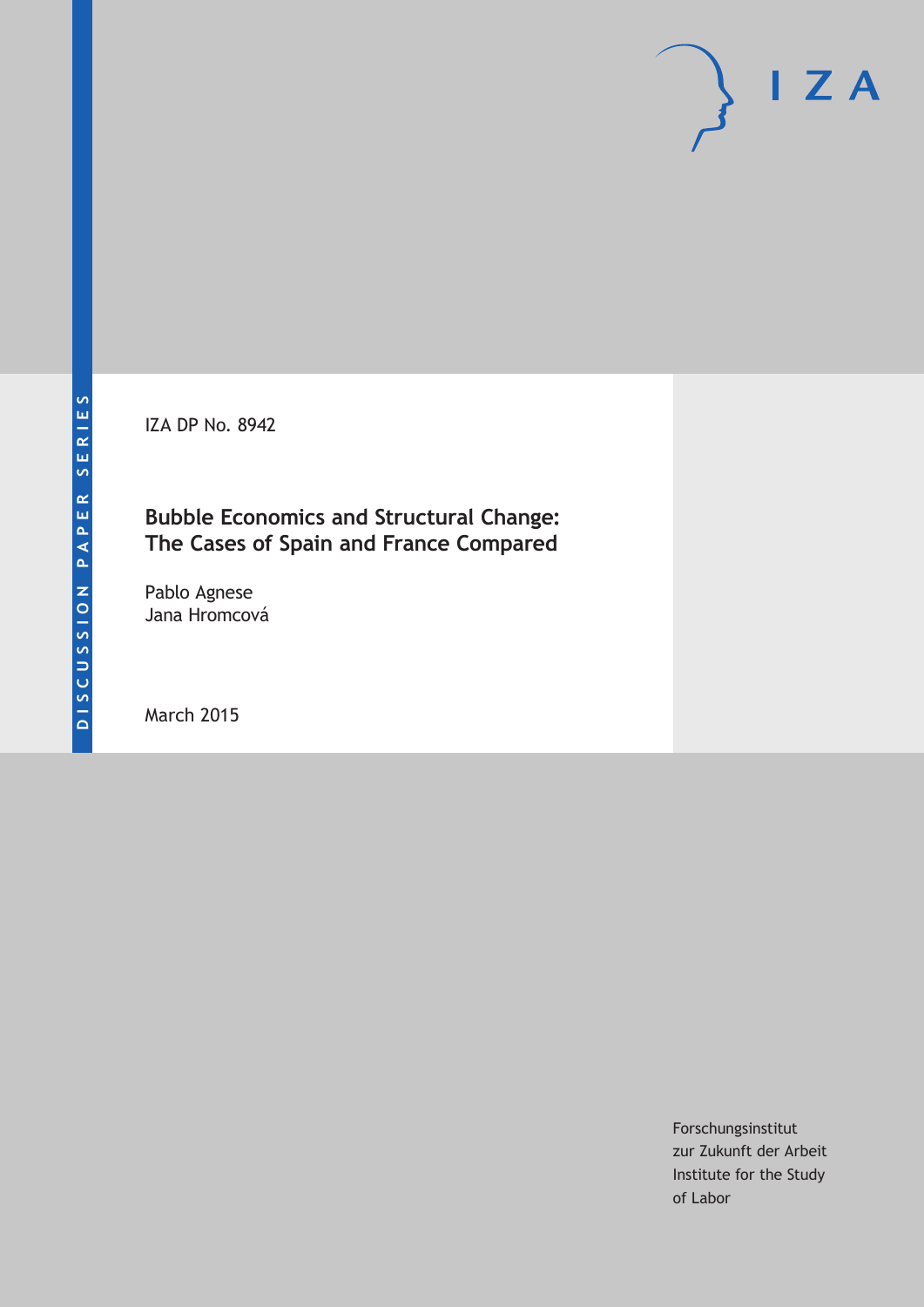# **Bubble Economics and Structural Change: The Cases of Spain and France Compared**

# **Pablo Agnese**

*FH Düsseldorf and IZA*

### **Jana Hromcová**

*Universitat Autònoma de Barcelona*

### Discussion Paper No. 8942 March 2015

IZA

P.O. Box 7240 53072 Bonn Germany

Phone: +49-228-3894-0 Fax: +49-228-3894-180 E-mail: iza@iza.org

Any opinions expressed here are those of the author(s) and not those of IZA. Research published in this series may include views on policy, but the institute itself takes no institutional policy positions. The IZA research network is committed to the IZA Guiding Principles of Research Integrity.

The Institute for the Study of Labor (IZA) in Bonn is a local and virtual international research center and a place of communication between science, politics and business. IZA is an independent nonprofit organization supported by Deutsche Post Foundation. The center is associated with the University of Bonn and offers a stimulating research environment through its international network, workshops and conferences, data service, project support, research visits and doctoral program. IZA engages in (i) original and internationally competitive research in all fields of labor economics, (ii) development of policy concepts, and (iii) dissemination of research results and concepts to the interested public.

<span id="page-1-0"></span>IZA Discussion Papers often represent preliminary work and are circulated to encourage discussion. Citation of such a paper should account for its provisional character. A revised version may be available directly from the author.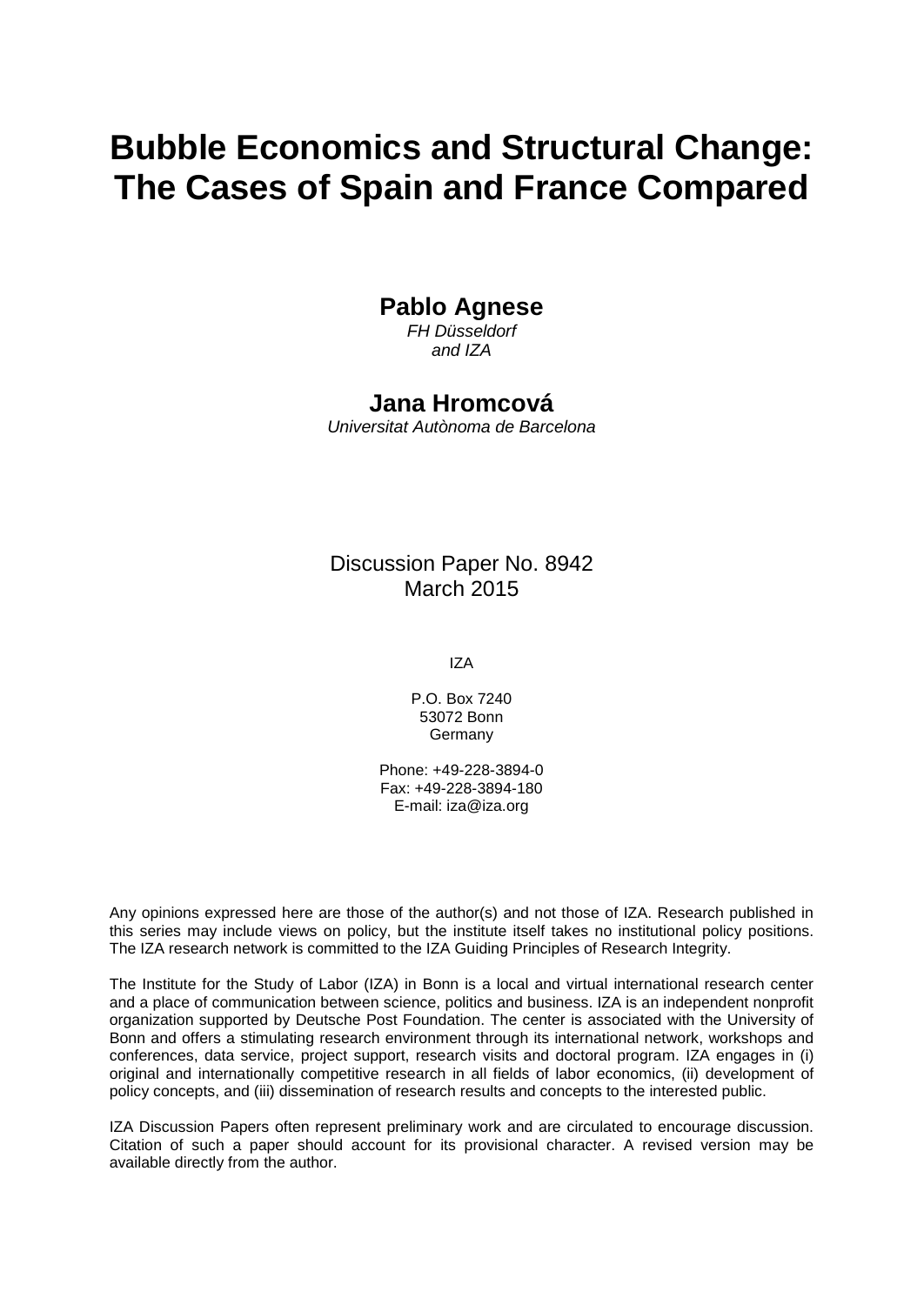IZA Discussion Paper No. 8942 March 2015

# **ABSTRACT**

# **Bubble Economics and Structural Change: The Cases of Spain and France Compared[\\*](#page-1-0)**

This paper delves into the recent events that led to the formation of the housing bubble in Spain and the resulting structural change that is arguably needed to put the economy back into the right track. For this purpose we calibrate a model with different equilibria descriptive of the labor markets in Spain and France, where the unemployment rates went from the same initial spot to very different levels. In addition to this, we run two counterfactual analyses that throw some more light on the performance of the Spanish labor market and the Spanish housing bubble. Our results suggest that the unemployment rate in Spain has jumped to much higher levels while switching between equilibria or, what is the same, because of structural change. Moreover, our counterfactuals indicate that, first, the Spanish flexibilization reform has fallen short of its own goals and, second, there has been an important misdirection of resources into the construction industry mainly fueled by excessively low real interest rates.

JEL Classification: J64, O57

Keywords: structural change, bubble, unemployment, interest rate, productivity

Corresponding author:

Pablo Agnese FH Düsseldorf Department of Business Studies Universitätsstraße Geb. 23.32 40225 Düsseldorf Germany E-mail: [pablo.agnese@fh-duesseldorf.de](mailto:pablo.agnese@fh-duesseldorf.de)

Financial support from the Spanish Ministry of Education and Science through grant ECO2012-37572 is gratefully acknowledged.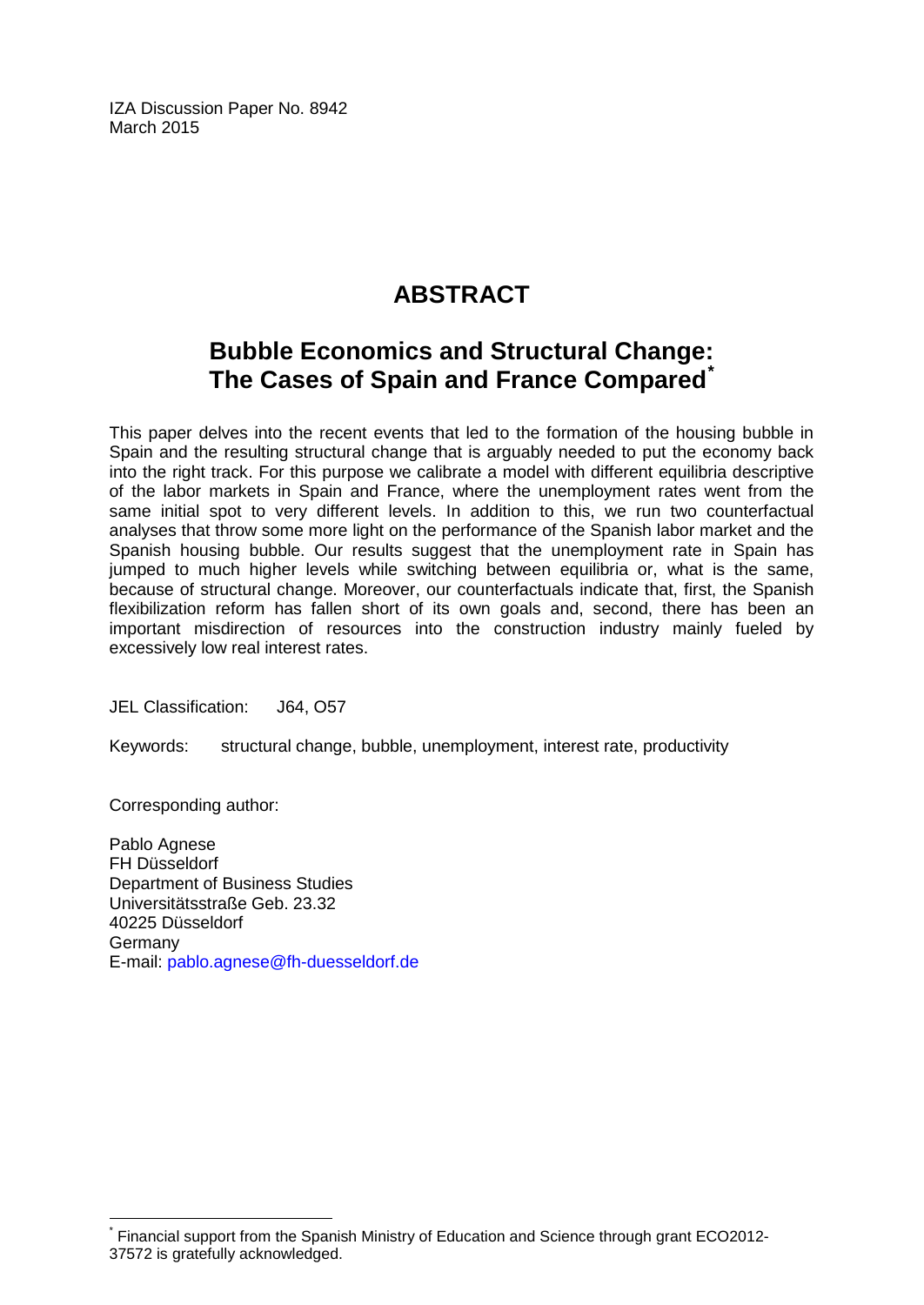# 1 Introduction

In this paper we aim at finding a possible answer to the structural change that took place in Spain in recent years, as particularly manifested by the sharp increase in the unemployment rate to all-time record levels. Spain, unlike many other countries in the EU, embarked, through its banking sector, in a lending spree fueled by the ECB's lax monetary policy that ended up in the housing bubble and the subsequent deep recession. For this we calibrate a model that allows for different types of equilibria descriptive of both Spain and France, the latter used as a benchmark country. We complement this analysis with two counterfactual exercises that throw some more light on the Spanish labor market and the making of its housing bubble. As it will become evident in the next pages our paper will go beyond the theoretical framework and will rely, when possible, on the available data.

Recent developments and growth figures in Spain and France stand in stark con- $\text{trast.}^1$  While Spain is currently fighting its way out of a severe and long-lasting recession, apparently with positive results that indicate a clear change in the trend, France, on the other hand, is slowing down and even grinding to a halt. But this is just the tip of the iceberg. Prior to these new events, however, Spain had to undo (and still has to) much of its previous wrongdoings while aiming its guns on a different target. Indeed, austerity measures were joined by a clear consensus that the construction industry could no longer be the economy's main driver.

Our contribution in this paper offers a possible answer to what brought these two countries to their current state of economic affairs and the diverging paths undertaken in both cases. What we contend is that Spain, unlike France, has had to undergo (and still has) a deep structural change in its productive model—or a switch between different equilibria as it will become clear later. This took place basically out of the necessity to move away from the construction industry and into other more highly value-added activities.<sup>2</sup> The "brick sector", as has been dubbed in Spain, was hailed as the chicken of the golden eggs during most of the early 2000s. However, as credit became scarce and investors and construction companies began to pull out of the sector, the economy started on a downhill slide that was aggravated by the international crisis of 2007–08 and that made the unemployment rate hit new records— $26\%$  in 2013 along with more than 50% youth unemployment.

On the onset of the current crisis both countries were positioned on the same spot in terms of unemployment. By 2006 both unemployment rates stood at virtually the same

<sup>&</sup>lt;sup>1</sup>See Figure 1 and Table 1 below, as well as Figures 3 through 7 in the next section.

<sup>&</sup>lt;sup>2</sup>Such preference has been called out from different quarters lately, see among many, the OECD Economic Surveys for Spain (2005, 2014), the OECD Report (2007) on competitiveness and the value chain, the IMF multi-authored Working Paper on competitiveness in the Southern Euro Area, and the McKinsey&Company–Fedea Growth Agenda for Spain (2010).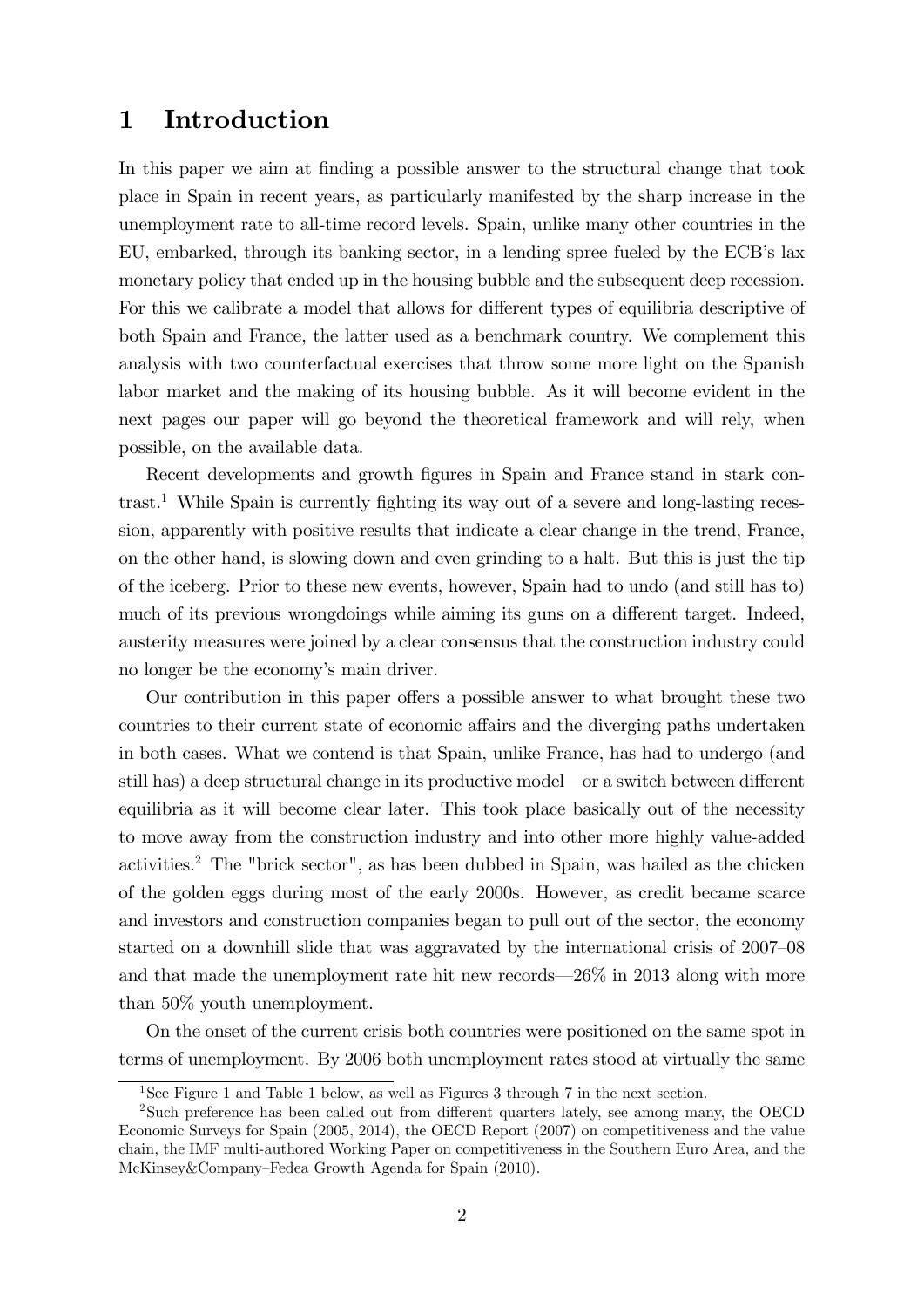level, 8.5% according to the OECD Economic Outlook (2014). But the similarities end right there. Higher GDP growth rates in Spain prior to the crisis were fueled by the housing bubble which was in turn sparked by the very low interest rate policy of the European Central Bank. Notice that this "artificial" growth brought the unemployment rate down from "normal" to unprecedented low levels, equaling that of France in 2006. We say unprecedented because the natural or equilibrium rate of unemployment in Spain has been estimated to be around  $14-20\%$  in the years preceding the bubble (see Estrada et al. 2000, or Mc Morrow and Roeger, 2000). We argue that the sudden increase of the unemployment rate during and after the crisis was mainly due to a substantial reallocation of resources. This was the natural consequence of putting all eggs in one basket. In other words, once the need for a change in the Spanish productive model became noticeable, it also became self-evident that the transition process towards another kind of economy was not going to be an easy walk.

The reason we focus so eagerly on the Spanish economy responds to what we think is a major structural change and, as a result, a change in the direction from previous years. France will only be used as a reference for comparison purposes, mainly to highlight the notable changes that took place recently in its next-door neighbor. It must be noted that France, unlike Spain, has not diverted as many resources to the construction industry during the pre-crisis years and, thus, has not experimented a swift change in its macroeconomic fundamentals.

Figure 1 shows a clear break in the Spanish macro data before and after the crisis in 2007.<sup>3</sup> GDP growth took a deep plunge with the sudden halt of activity in the construction industry while the unemployment rate rose to record highs at levels not seen since the middle 1980s and 1990s. For its part, France remained very much stable in comparison with clear signs of stagnation in more recent years.



Figure 1: Economic performance compared

Source: Based on OECD Economic Outlook 96 (2014); 2014 data are projections.

<sup>3</sup>Appendix A exhibits all the data sources used in this study.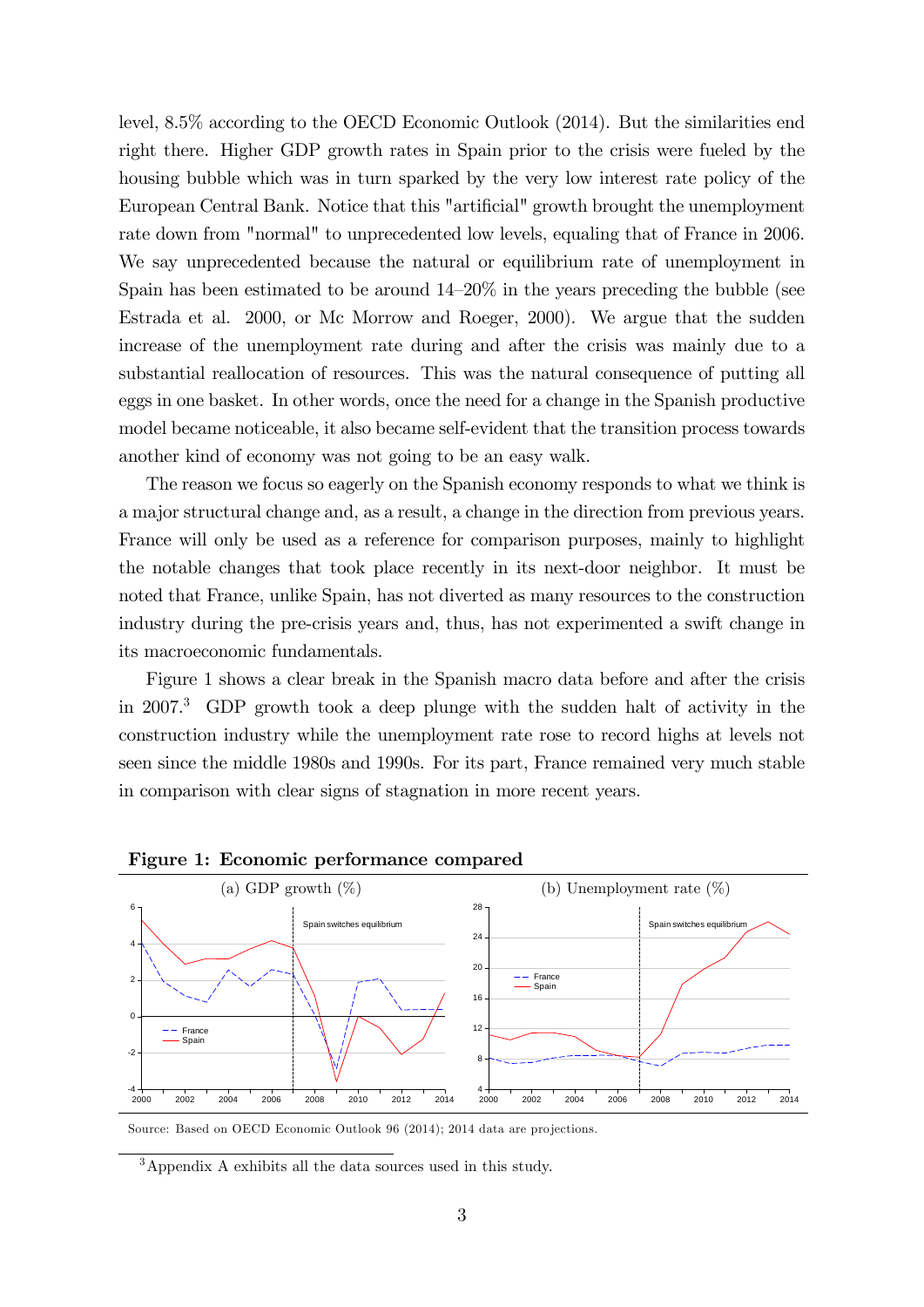Table 1 highlights the economic performance of both countries in recent years and also shows the OECD forecasts for the coming few years. According to the data it seems that, in both cases, recovery is well under way. We remain, however, a bit skeptical about the prospect and instead focus alone on the evident change of trend in the Spanish economy. The year 2014 has been labeled as an inflection point towards the right economic path, $4$  as GDP growth went from negative 1.2 to positive 1.3 and the unemployment rate dropped almost 2 p.p. from a still high  $26\%$ .<sup>5</sup>

|                              | 2012     | 2013     | 2014  | 2015  | 2016  |  |
|------------------------------|----------|----------|-------|-------|-------|--|
| (a) GDP growth $(\%)$        |          |          |       |       |       |  |
| France                       | 0.367    | 0.384    | 0.371 | 0.764 | 1.452 |  |
| Spain                        | $-2.089$ | $-1.230$ | 1.290 | 1.742 | 1.947 |  |
|                              |          |          |       |       |       |  |
| (b) Unemployment rate $(\%)$ |          |          |       |       |       |  |
| France                       | 9.39     | 9.85     | 9.86  | 10.15 | 10.05 |  |
| Spain                        | 24.78    | 26.09    | 24.47 | 23.05 | 21.93 |  |

Table 1: Economic performance, recent years

Source: OECD Economic Outlook 96 (2014); 2014, 2015, 2016 data are projections.

To come to grips with this reversion of the Spanish economy we make use of the equilibrium and welfare analysis as discussed in Albrecht and Vroman (2002) and Davidson et al. (2008). Albrecht and Vroman (2002) present a matching model with endogenous skill requirements where employers create both high and low-skill vacancies, and where it is also assumed that a low-skill job can be done by either type of worker yet high-skill jobs can only be Ölled by high-skill workers. The model suggests that low-skill workers are generally better off the greater the fraction of low-skill vacancies while the opposite is true for high-skill workers. Likewise, firms with low-skill requirements are generally better off the greater the fraction of low-skill job candidates.

Two equilibria are possible: cross-skill matching (CSM) and ex-post segmentation (EPS). The equilibrium is of the CSM type when high-skill workers and low-skill vacancies are matched, and EPS when these potential matches do not meet (e.g. high-skill workers only work in high-skill jobs). Changing the model's parameters can yield three scenarios: (i) a CSM-CSM change; (ii) a CSM-EPS switch; and (iii) an EPS-EPS change. As it will become clear later, only (ii) will be of relevance for us. We argue that this 'switch' between equilibria can be satisfactorily used to explain the structural

 $4$ See the Banco de España Annual Report (2013) for a comprehensive study on the change of course in the Spanish economy.

<sup>&</sup>lt;sup>5</sup>Indeed, the projected OECD 2014 figures have been recently supported by the INE (Spanish Statistical Office) and stand at  $1.4\%$  for GDP growth and  $24.45\%$  for unemployment. French yearly figures for 2014 by the INSEE (French Statistical Office) were not available by the time of writing this paper.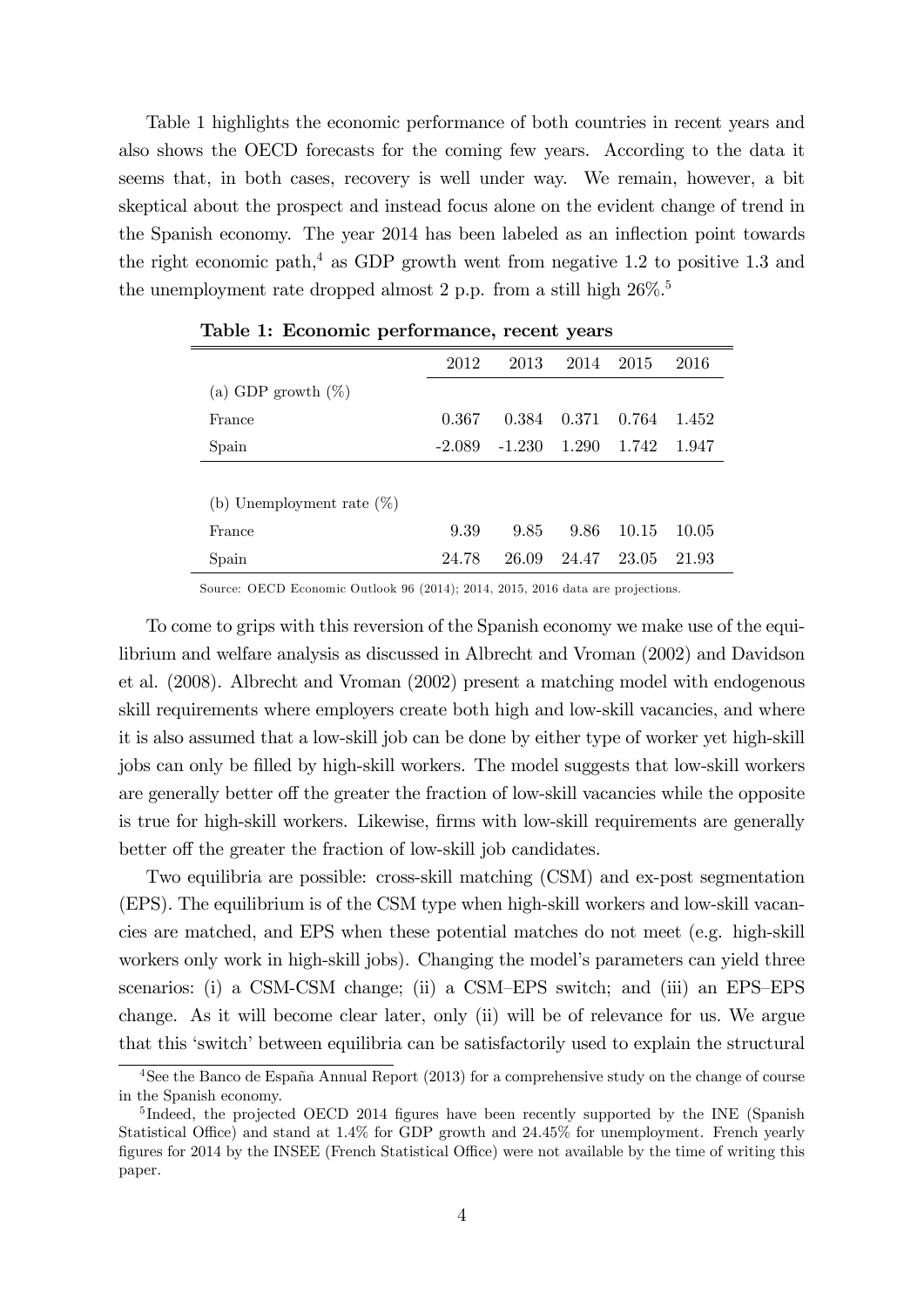change taking place in Spain during the crisis years, especially as related to the housing bubble and the misallocation of resources that resulted from it.

# 2 Feeding the monkey: The Spanish bubble

Delving into the numbers of the Spanish construction and housing industries might get us closer to the truth about the recent structural change—or switch between equilibria to use a more technical term. A smaller economy than its bigger European partners with almost only half the population of Germany and three quarters the population of countries like Italy, France, or the UK—Spain boasted as many as double the workers in the construction sector as in Germany in 2007, right at the peak of the bubble. Table 2 shows the evolution of construction jobs in major European economies up to the critical 2007 year mark.

But what put Spain in this awkward position? What made for the profligacy in the construction industry, which is clearly reflected in the excessive number of jobs prior to the 2007 crunch? A more than possible yet usually overlooked hypothesis is that of the booms and busts cycles as laid out by the Austrian School, and recently discussed by Calvo  $(2013)$  in a non-technical paper that goes over the anatomy of crises. In setting interest rates too low for too long by way of a monetary expansion, central banks arguably pave the way for higher asset and real estate prices and, eventually, for overall inflation. $6$  Following with this reasoning, it is contended that extremely low real interest rates might divert resources into activities that would not have been targeted otherwise (e.g. housing). In other words, that due to the artificially low cost of credit resources can be badly allocated, turning the situation into an artificial boom—what Austrians label malinvestment.

|                | 2002      | 2003      | 2004      | 2005      | 2006      | 2007      |  |
|----------------|-----------|-----------|-----------|-----------|-----------|-----------|--|
|                |           |           |           |           |           |           |  |
| Spain          | 2.189.274 | 2,310,524 | 2,455,722 | 2,657,643 | 2,797,500 | 2,880,513 |  |
| Germany        | 1,824,337 | 1,697,818 | 1,623,974 | 1,515,465 | 1,498,760 | 1,521,752 |  |
| Italy          | 1,574,979 | 1,705,742 | 1,748,373 | 1,809,834 | 1,844,895 | 1,964,195 |  |
| France         | 1,470,596 | 1,494,723 | 1,547,648 | 1,538,128 | 1,651,546 | na        |  |
| United Kingdom | 1,307,459 | 1,322,636 | 1,347,409 | 1,392,009 | 1,393,461 | na        |  |
|                |           |           |           |           |           |           |  |

Table 2: Construction jobs pre-crisis, Spain in context

Source: EUROSTAT and INE (2015).

<sup>6</sup>For early references on the Austrian School in relation to booms and busts cycles and monetary expansion see, most notably, Mises (1912) and Hayek (1931); for other more up-to-date references not necessarily in line with the Austrians see, for example, Bordo and Landon-Lane (2013) and the ones cited in Calvo (2013).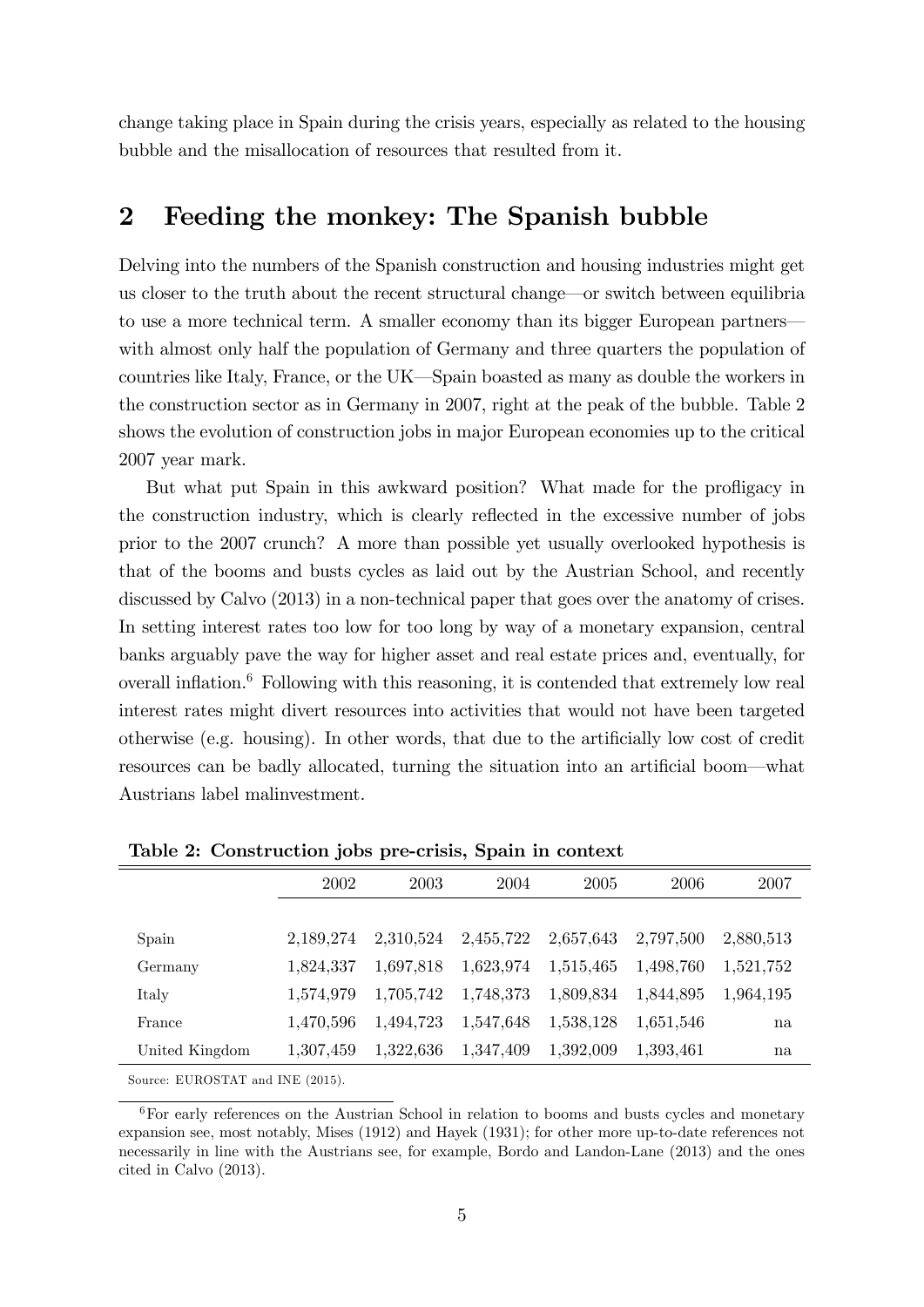Even when it is not our intention here to analyze this claim further, we think it provides with a clear and more than reasonable motivation for the structural break the Spanish economy is currently undergoing. Figure 2 illustrates this 'break' to some extent: mortgages and construction jobs experienced a remarkable growth during the pre-crisis period which was accompanied with negative real interest rates in most of the years. This process is now being reverted to some degree after the deflationary forces have set in and have brought interest rates to a higher level. This, however, is not devoid of serious consequences as spiralling increases in house prices have been combined with increases in home ownership during the bubble years (see Garriga,  $2010$ )—which, in turn, plays against those facing mortgage obligations under the new higher interest rate scenario. Both the long-term interest on Spanish government bonds and the 12 month Euribor display similar patterns, which were again driven down to very low levels during  $2012-2014$  (shown in Figure 3) due to further monetary expansion by the ECB in the face of these "deflationary threats".<sup>7,8</sup>



#### Figure 2: Housing bubble in Spain

Sources: Based on OECD Economic Outlook 96 (2014), Spanish Ministry of Development and INE (2015), and Bank of Spain (2015).

Figure 3 clearly shows the sharp increase—from extremely low levels—of real interest rates in Spain after 2007 in comparison to those in France. Notice too the recent drop in both countries as a result of the loose European monetary policy. It is hardly questionable that these exceptionally low rates have not contributed, at least in part,

 ${}^{7}$ Euribor-12m, for example, is the interest rate most commonly used to calculate mortgage payments in Spain, where mortgages are usually of the variable rate type and are calculated as Euribor  $+ X\%$ with X anything between 0.75% and 2%.

<sup>8</sup>Correlation between the interest rates, on the one hand, and construction jobs or mortgages on the other, is strongly negative as clearly inferred from the figure.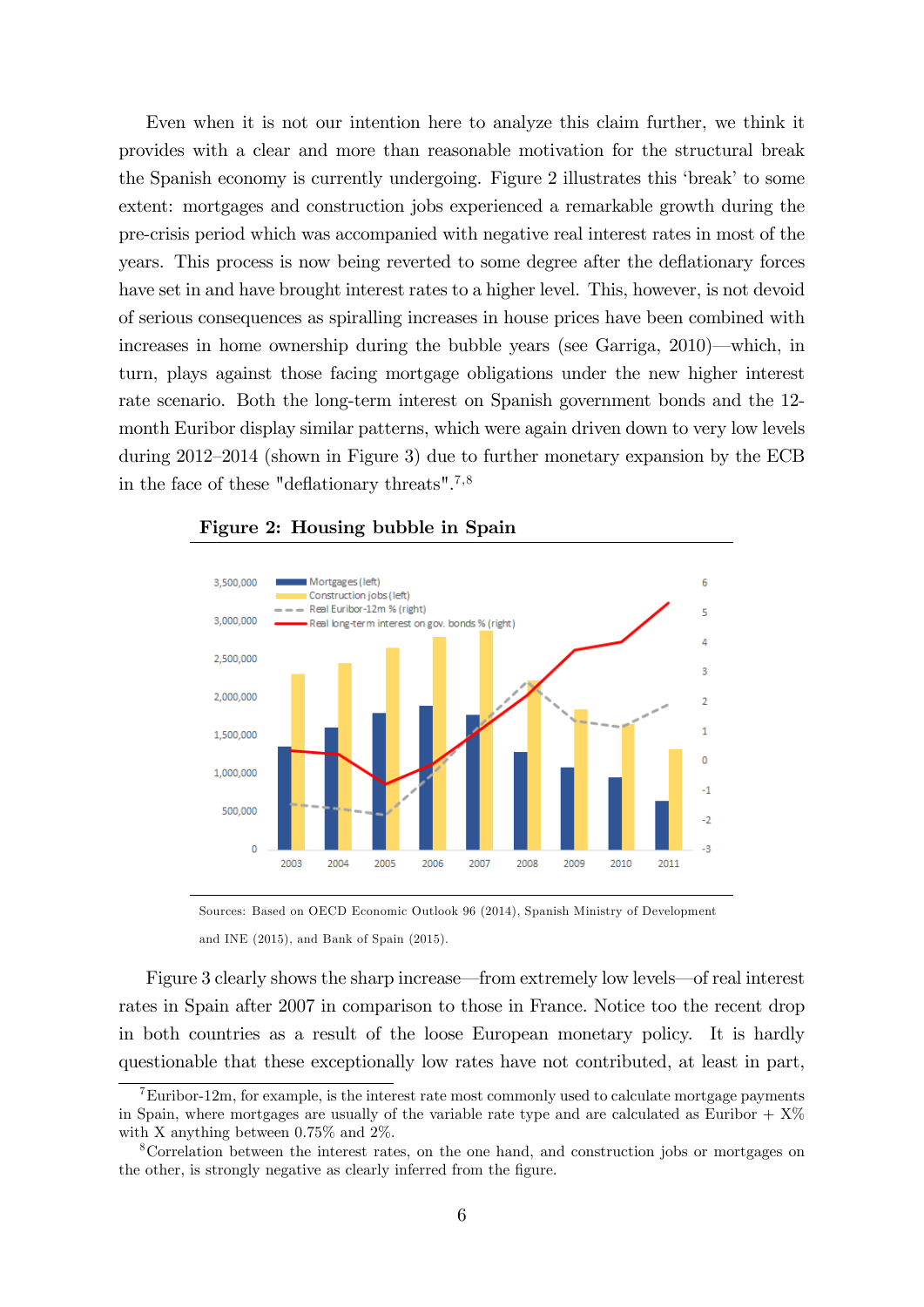to give shape to the housing bubble in Spain. We cannot assess the magnitude of this phenomenon here, and it is not our goal; rather, we propose a fairly simple setting to rationalize the structural change in the Spanish economy in terms of a switch between equilibria.



Figure 3: Real interest rates compared

Source: Based on OECD Economic Outlook 96 (2014) and Bank of Spain (2015).

A second point worth stressing is the meager productivity growth registered in Spain prior to 2007. Figures 4a and 4b show the different patterns for both Spain and France for the pre and post-crisis years. As widely known in the literature, Spain features what has been commonly referred to as a two-tier labor market (see Bentolila et al., 2012a and 2012b, for recent references). Such markets are usually characterized by strong insider–outsider mechanisms where 'insiders' can command relatively higher wages and virtually lifetime employment at the expense of their fellow ëoutsidersí workers, who remain poorly paid and with limited productivity gains due to the temporary character of their contracts (see Lindbeck and Snower, 1988, in general, and Bentolila et al., 2012b, for the Spanish case).

Spanish productivity growth was remarkably low during 2000–2007 as seen in Figure 4a while it looked much healthier once economic restructuring and the stripping down of the construction industry began in later years. Figure 4b shows a clear recovery in this category despite the signs of slowing down after 2012, in coincidence with further monetary expansion and lower real interest rates. How else should we interpret the economic growth prior to 2007 in Spain (Figure 1a) but as a result of a misdirection of resources as revealed by low productivity growth (Figure 4a) and the resulting housing bubble?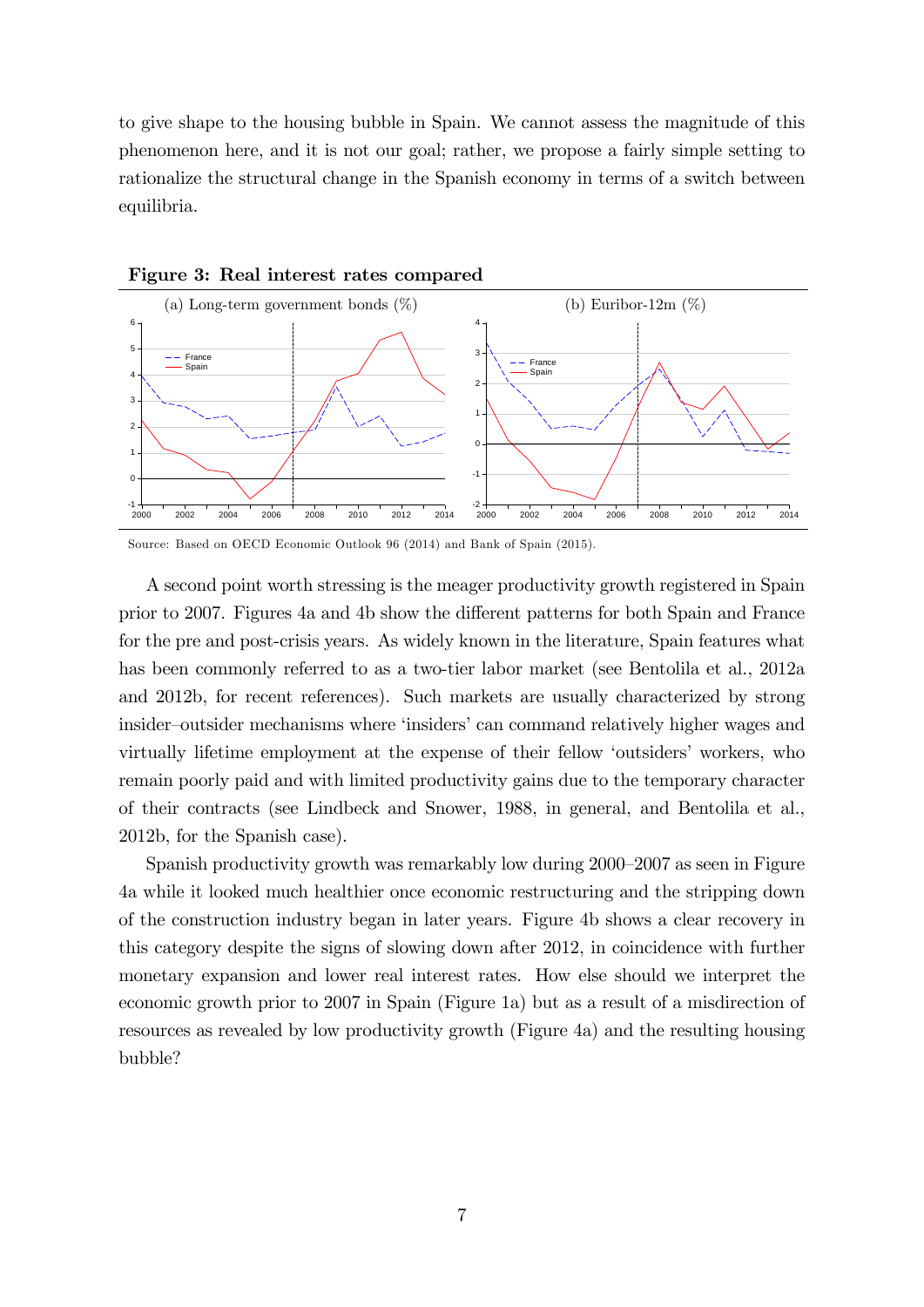



Source: Based on OECD Economic Outlook 96 (2014).

Another unambiguous indication of the Spanish economy being out-of-step before  $2007$  is given by the evolution of the unit labor costs—which can be defined as the average cost of labor per unit of output. Figure 5a presupposes a real disconnect between workersí compensations and labor productivity for too many years during ëbubble timesí. Figure 5b instead reverses the previous trend as productivity growth is now catching up with previous wage hikes.



#### Figure 5: Unit labor costs compared

Source: Based on OECD Economic Outlook 96 (2014).

Figure 6 throws more light on the major distortion within the Spanish economy. The output gap, defined as the deviation of actual GDP from potential GDP, as a percentage of potential GDP, was significantly high in Spain prior to the crisis. The potential gross domestic product is defined by the OECD's Economic Outlook as the level of output that an economy can produce at a constant inflation rate. Producing more than the potential level of output, as was the case of Spain before the crisis, comes at the cost of rising inflation, as was also the case there.<sup>9</sup> The numbers were reversed to

<sup>9</sup>China, too, has recently shown clear signs of overheating, with a housing overstock running up in the millions, a GDP growth that hasn't fallen below  $7\%$  in the last two decades, and rising commodity prices (especially of food).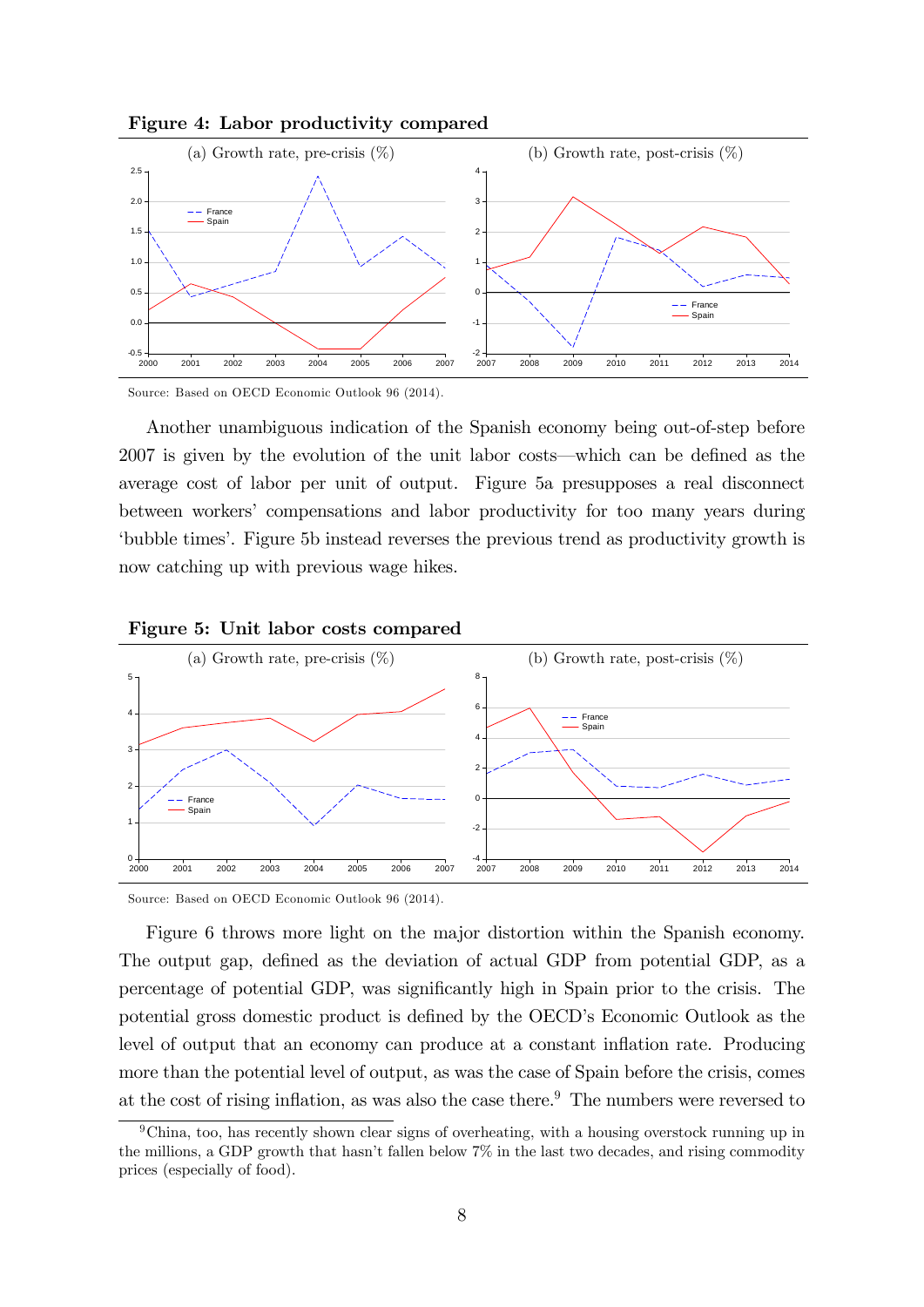negative levels in recent years and respond to the adjustment or structural change the economy is now being undergoing; that is, partly to the deflationary forces now being at work.



Figure 6: Output gaps compared

A final word must be said on employment before concluding this section. As explained earlier. Spain experienced several years of significant growth prior to the crisis along with low productivity rates (Figures 1a and 4a). During that same period total employment in Spain rose by about 5 million workers—or, what is the same, an unheard average annual rate of more than  $4\%$  for 2000–2007 (Figure 7a). With the burst of the bubble in 2007 more than 3 million jobs were destroyed at an approximate average rate of 2.4% in 2008–2014, reverting the previous positive trend. Self-employment—a traditional component of the construction industry—showed a similar pattern (Figure 7b), first by going up by roughly 200,000 jobs and then by falling for a longer distance.





Source: Based on OECD Economic Outlook 96 (2014).

Note: Output gap is defined as percent of potential GDP.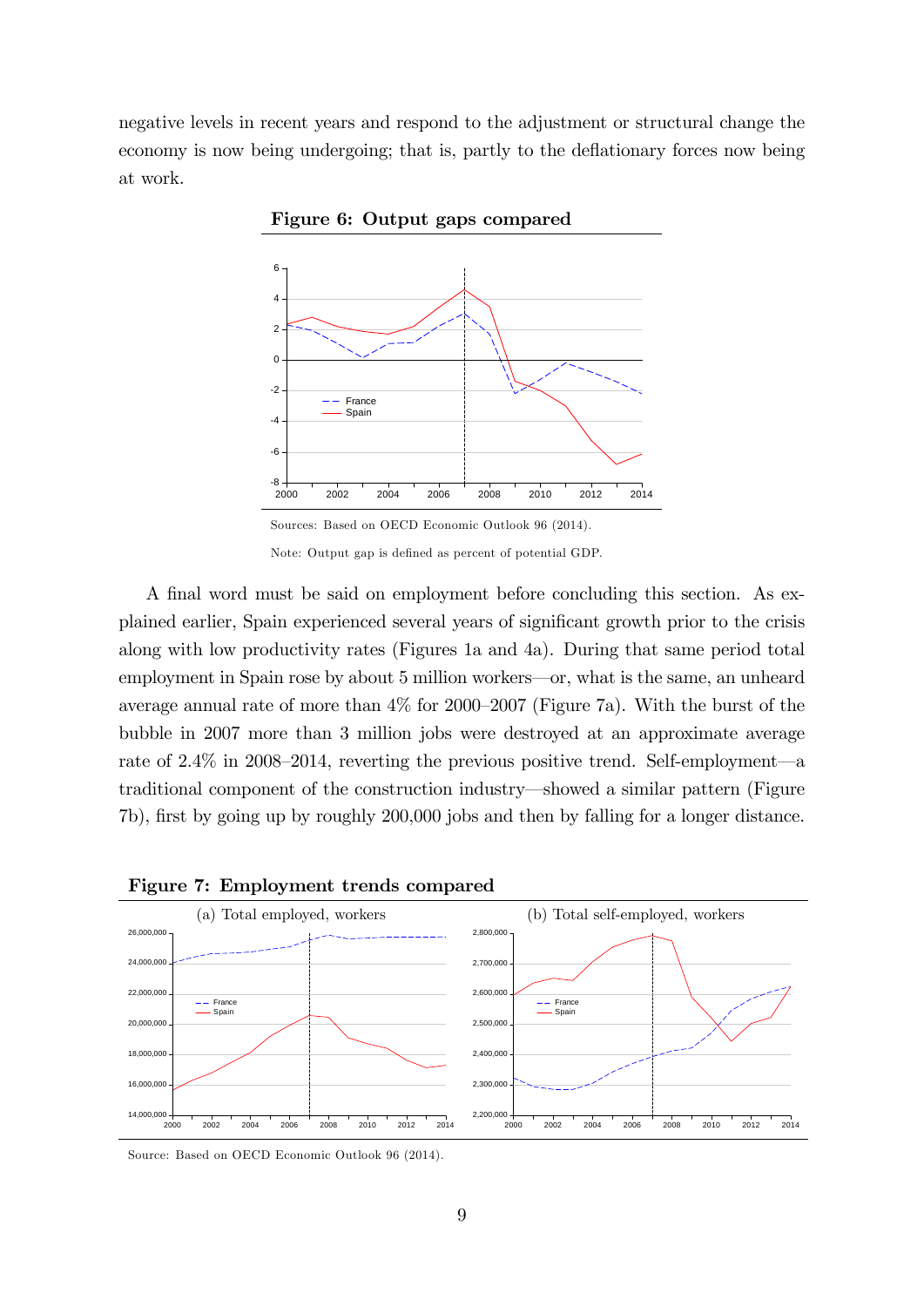The structural change taking place in Spain in recent years can be seen as the natural correction of several years of diverting resources into highly unproductive activities. Such unproductive activities (e.g. the housing boom) have been encouraged, we believe, by a combination of EU and Spanish local policies, to wit: first, a very loose monetary policy that, for many years, has been feeding the monkey of 'malinvestment' by making credit extremely cheap and easy to get; and second, a set of stringent labor market policies that have affected the already immobile Spanish labor force.

## 3 Model

We briefly sum up the model in Albrecht and Vroman (2002) we use for our analysis. It is an infinite horizon model with many risk-neutral workers with discount rate  $r$  who differ in their skills—an exogenous fraction q is low-skill, L, and  $1 - q$  are high-skill, H: Firms are of measure one, they place vacancies at the exogenous cost c and decide endogenously whether to operate with low or high-skill technology. Thus a fraction  $\phi$  of vacancies is low-skill and a fraction  $1 - \phi$  is high-skill. A high-skill worker is allowed to take both types of jobs whereas a low-skill worker can only fill a vacancy that corresponds to his type. Wages are determined in the Nash bargaining process assigning the wage  $w_L(w_H)$  to a worker of type  $L(H)$  working in a job of type  $L(H)$ , and  $w_{L(H)}$  to a worker of type H working in a job of type L with  $w_H > w_{L(H)} > w_L$ . If a worker is unemployed he is entitled to the unemployment benefit  $b$  and any worker can refuse the job if his reservation wage is not met. Moreover, jobs are lost at an exogenous rate  $\delta$ .

In the described setup two types of equilibria may be realized: the equilibrium with cross-skill matching (CSM) and the equilibrium with ex-post segmentation (EPS). CSM occurs when high-skill workers and low-skill vacancies match, and EPS takes place when these potential matches do not meet, i.e. high-skill workers only work in high-skill jobs. The type of equilibria achieved depends on the expectations of high-skill workers about the labor market and their willingness to accept a low-skill job.

Firms and workers meet according to a matching technology  $M(u, v) = 2\sqrt{uv}$  where  $u$  represents unemployed workers (unemployment rate) and  $v$  vacancies. In this process an endogenously determined fraction  $\gamma$  of unemployed workers will be low-skill. Furthermore, arrival of jobs to workers happens at a rate  $\frac{M(u,v)}{u}$ , arrival of workers to employers at a rate  $\frac{M(u,v)}{v}$ , and market tightness is defined as  $\theta = \frac{v}{u}$  $\frac{v}{u}$ . We can write the job arrival rate to workers as  $m(\theta) = 2\sqrt{\theta}$  and workers' arrival rate to firms as  $z(\theta) = \frac{2}{\sqrt{2}}$  $\frac{d}{\theta}$ . If the match succeeds, the worker gets a wage  $w_i$ ,  $i = L$ ,  $L(H)$ ,  $H$ , with an expected lifetime utility  $W_i$  from earning the wage  $w_i$ . Any type of worker employed in a low-skill firm produces  $y_L$ , and a high-skill worker's production in a high technology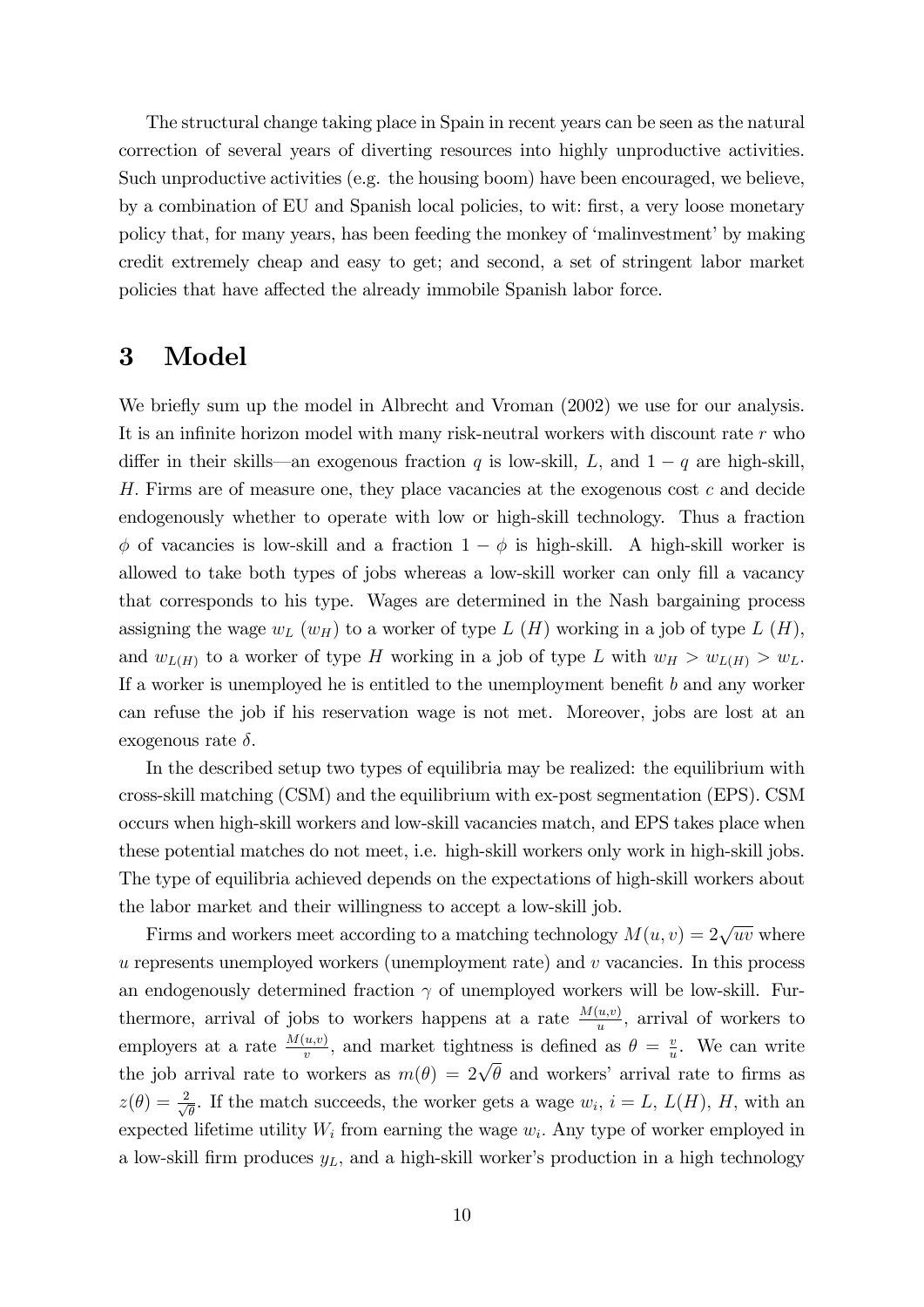firm produces  $y_H$ . Notice that high-skill firms are more productive than low-skill firms,  $y_H > y_L$ , and that the firms' profits depend on the level of output and the incurred costs, namely, wages and searching. Profits are defined as  $y_L - w_L - c$  and  $y_L - w_{L(H)} - c$ in the case that a low-skill Örm employs a low and high-skill worker, respectively, and  $y_H - w_H - c$  in the case that a high-skill firm employs a high-skill worker. We also have that a firm's expected discounted profits are  $J_i$ ,  $i = L$ ,  $L(H)$ , H. Figure 8 sketches the matches, wages, and output obtained under the two equilibria.





If the agreement between a worker and a firm is not achieved, the worker's income corresponds to the unemployment benefit b and his lifetime expected utility is  $U_j$ ,  $j = L$ , H. In such a case, the firm ends up with an unfilled vacancy of value  $V_j$ ,  $j = L$ , H. We thus have that  $W_i$  stands for the value of working and  $U_j$  for the value of unemployment, while  $J_i$  stands for the value of the job and  $V_j$  for the value of the vacancy for the corresponding type. There is something to bargain over if the worker obtains a positive surplus when working  $W_H - U_H > 0$ ,  $W_{L(H)} - U_H > 0$  and  $W_L - U_L > 0$ , and when the firm gets positive surplus by hiring the worker, i.e.  $J_H - V_H > 0$ ,  $J_{L(H)}$  $V_L > 0$  and  $J_L - V_L > 0$ . Wages are then chosen to maximize the weighted worker's and firm's surpluses,  $(W_H - U_H)^{\beta} (J_H - V_H)^{1-\beta}$ ,  $(W_{L(H)} - U_H)^{\beta} (J_{L(H)} - V_L)^{1-\beta}$  and  $(W_L - U_L)^{\beta} (J_L - V_L)^{1-\beta}$ , respectively, where  $\beta$  represents the worker's bargaining power. Firms enter the market as long as the value of opening a vacancy is non-negative. Once many firms enter the market the value of the vacancy hits zero and the process stops thus  $V_L = 0$  and  $V_H = 0$  hold in all periods.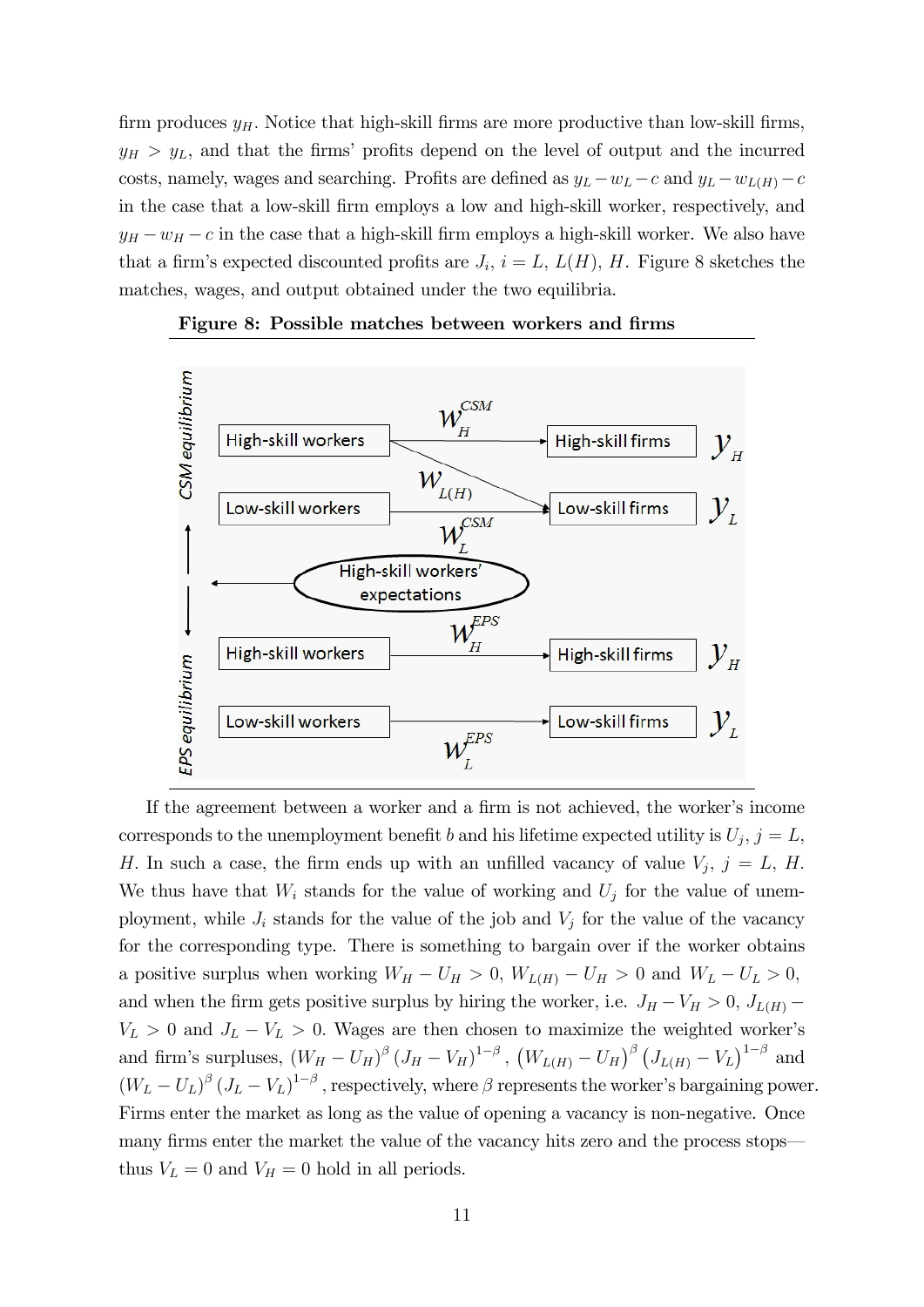Workers may experience spells of employment and unemployment. When the flow of workers into and out of each employment state coincide the steady-state equilibrium is achieved. Previously employed workers of each type who lose their jobs coincide with the number of unemployed workers that find the job

$$
\delta E_L = \phi m(\theta) (q - E_L), \qquad (1)
$$

$$
\delta E_H = m(\theta) (1 - q - E_H) \tag{2}
$$

where  $E_L$  denotes employed low-skill workers  $E_L = q - \gamma u$ , and  $E_H$  denotes employed high-skill workers  $E_H = 1 - q - (1 - \gamma) u$ . Like Albrech and Vroman (2002) we concentrate on the steady state equilibrium results. More details on the equilibrium equations can be found in Appendix B.

### 4 Results

To make sense of the model above and better understand the housing bubble and structural change that has recently taken place in Spain we propose three different exercises. First, we calibrate the model with real data for France and Spain as these two countries' performances, especially in terms of unemployment, stand in stark contrast during the recent crisis period. We suggest various possibilities concerning the parameters and equilibria as to make sense of the countries' diverging unemployment rates.<sup>10</sup> Second, we carry out a first counterfactual experiment focusing on the unemployment rate in Spain and highlighting the effects of the mild flexibilization reform undertaken in recent years. And third, we propose a second counterfactual experiment with an eye on the interest rate and the making of the Spanish bubble.

One hard piece of evidence worth noting is that both unemployment rates went from 8.5% in 2006 to very different plateaus in 2013 at the peak of the recession—9.9% in France and 26.1% in Spain. This is quite a leap indeed for Spain and deserves some thought. We can summarize our analysis below by arguing, Örst, that a change in the productivity differential in the calibrated model can lead to a change of equilibria in Spain as to render the economy quite out of balance (e.g. the burst of bubble and the ensuing skyrocketing unemployment); second, that the existing labor market institutions in Spain are not suitable to deal with the unemployment problem and, moreover, that in the Spanish experience they might have proved highly detrimental as the economy switched between equilibria; and third, that the housing bubble was, in all probability, behind the structural change in Spain.

<sup>&</sup>lt;sup>10</sup>Bentolila et al. (2012a) develop a parallel analysis for France and Spain with quarterly data yet with a focus on the transition between equilibria.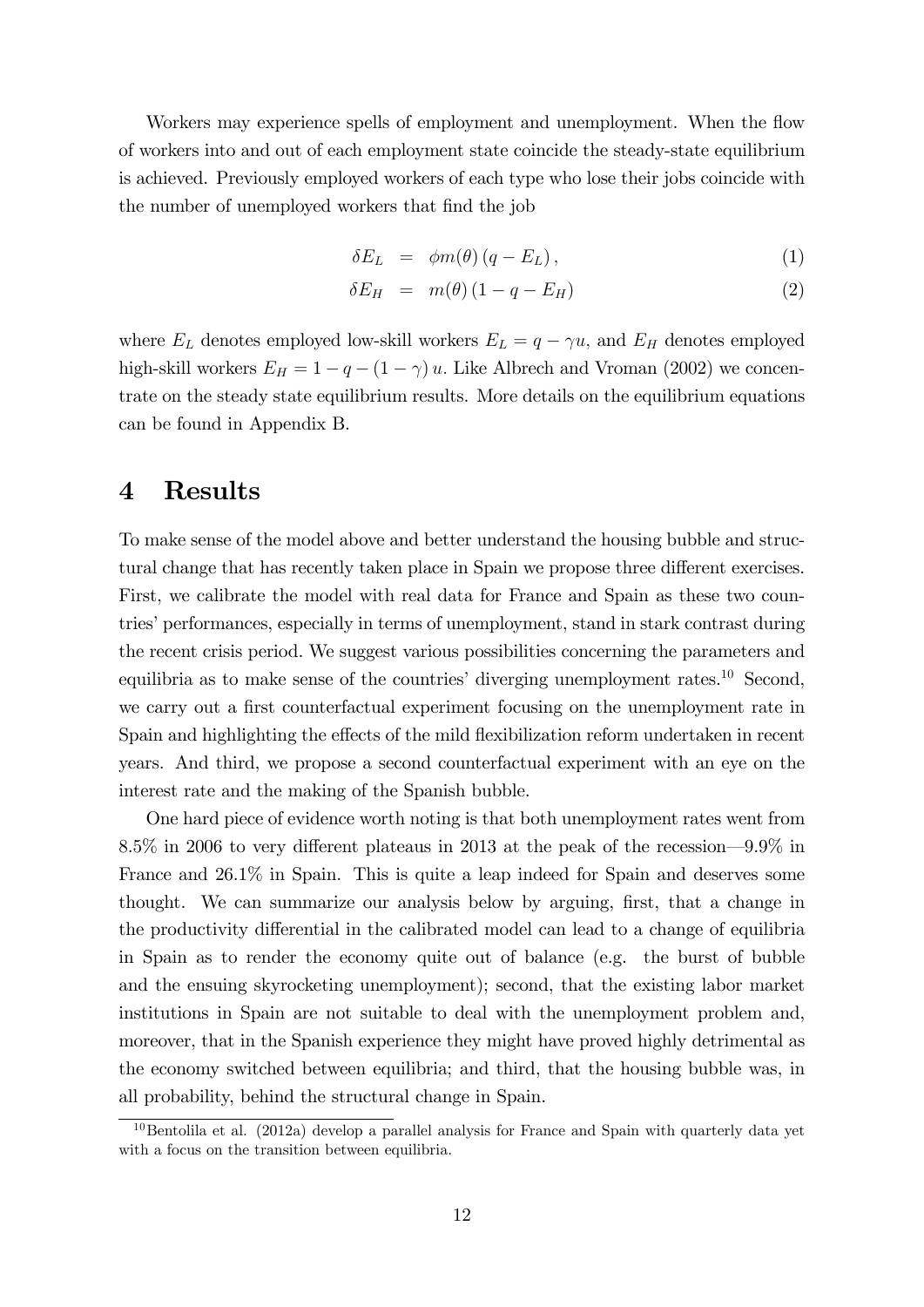#### 4.1 Calibration

We adapt and calibrate Albrecht and Vroman (2002) to fit France's and Spain's experiences in 2000–2013. We use the following baseline parameters: the bargaining power of workers is the same as that of the firms,  $\beta = 0.5$ ; the productivity of low-skill workers is  $y_L = 1$  whereas that of high-skill is, depending on the case, either  $y_H = 1.05$  or  $y_H = 1.2$ —that is, we let both economies start from different gaps, one rather trivial and the other not so; moreover, the two countries differ in parameters that characterize the skill composition of workers and the labor market characteristics—the low-skill share of workers is set to the average value of  $q$  in 2000 and 2011 (the only two periods available) as  $q^{ESP} = 0.54$  and  $q^{FRA} = 0.33$ ; the jobs last on average 10 years in Spain and 11.7 in France, thus  $\delta^{ESP} = 0.1$  and  $\delta^{FRA} = 0.085$ ; unemployment benefits represent about  $60\%$  of previous wages in both countries—having in mind this value we set b to represent about  $60\%$  of average wages;<sup>11</sup> agents discount the future at rates  $r^{ESP} = 0.35\%$  and  $r^{FRA} = 1.2\%$ , as these correspond to the averages in 2000–2013;<sup>12</sup> and finally, the vacancy cost is set to generate the target level of unemployment as to mirror the values found in the data between 2000–2013.

In order to rationalize the bubble episode in Spain and the resulting structural change, we will allow for a widening of the productivity gap once we have our baseline calibrations done. These baseline calibrations involve two particular cases, namely: the small (5%) and big (20%) productivity gap cases discussed below. Our goal is to see how the model behaves in terms of how close we are to the unemployment rates in Spain and France as derived from the real data. These two extreme cases are useful to see the effects in both economies with a certain margin of discretion, with special focus on the Spanish bubble, since bubbles are not unambiguously accounted for in the literature. Ventura (2002), for instance, claims that "bubbles tend to appear and expand in countries where productivity is low relative to the rest of the world", something which is not far from the story presented above for Spain (see, especially, Figure 4a). Other, like Miao and Wang (2012), purport that the collapse of bubbles leads to a recession and a fall in productivity levels—this, in part, was true for Spain yet productivity showed strong signs of recovery (see Figure 4b above).

$$
\begin{array}{rcl}\n\bar{w}^{CSM} & = & \frac{E_L}{E_L + E_H} w_L + \frac{E_H}{E_L + E_H} \phi w_{L(H)} + \frac{E_H}{E_L + E_H} (1 - \phi) w_H, \\
\bar{w}^{EPS} & = & \frac{E_L}{E_L + E_H} \phi w_L + \frac{E_H}{E_L + E_H} w_H.\n\end{array}
$$

 $12$ As discount rate we take the average for Euribor-12 since this is, we believe, closely related to the housing bubble in Spain.

 $11$ We define average wage under both types of equilibria as follows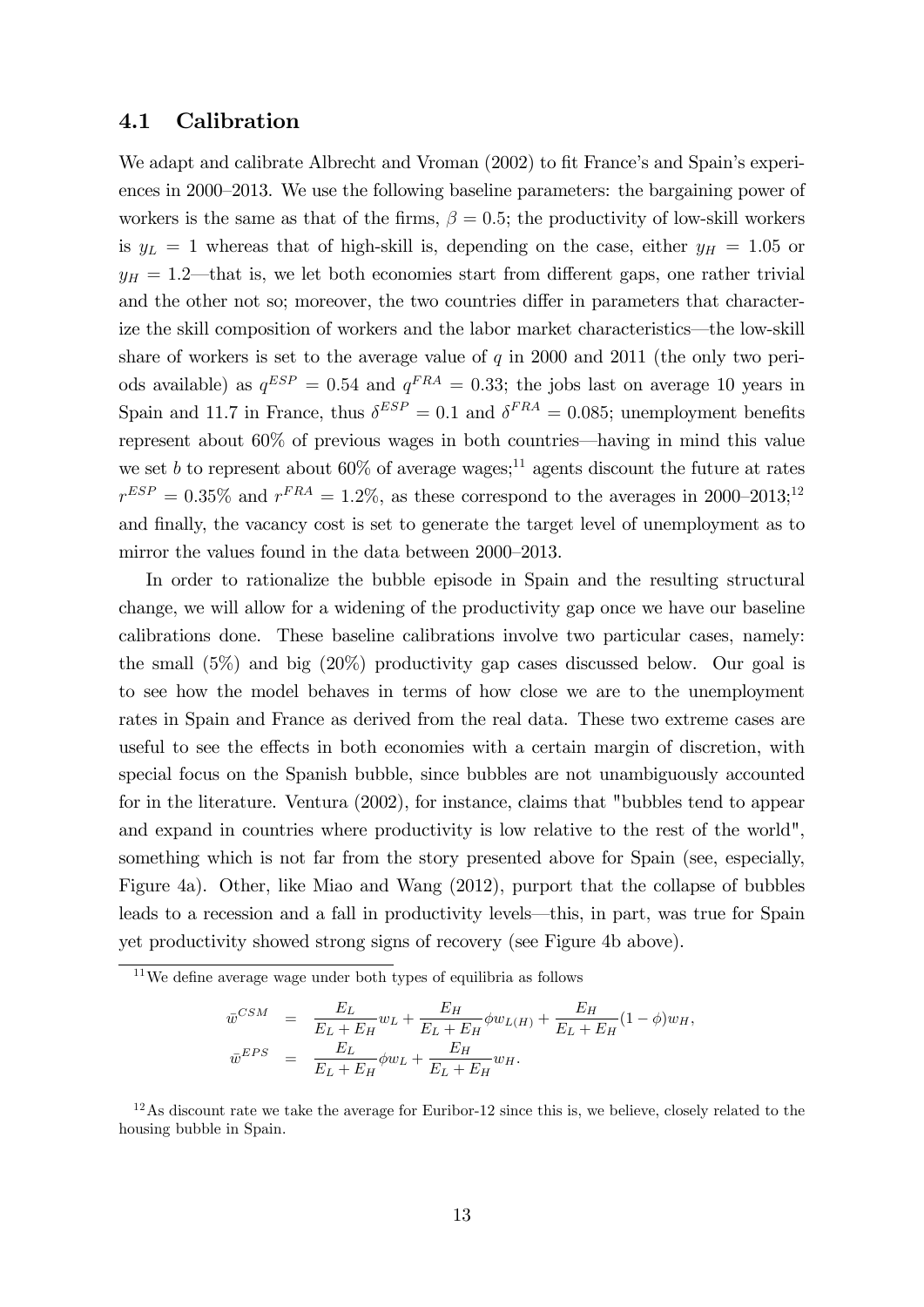#### 4.1.1 Spain vs. France: Case 1 (small gap)

We first analyze the case where the gap between low and high-skill workers' productivities is relatively small—for this we take a  $5\%$  gap. The values given to the parameters in both economies are shown in Table 3 below. Moreover, the level of unemployment benefits is set to be roughly  $60\%$  of average wages.

|                                              |  |  | $y_L$ $y_H$ b c r q                    |  |  |
|----------------------------------------------|--|--|----------------------------------------|--|--|
|                                              |  |  |                                        |  |  |
| Spain 1 1.05 0.30 0.50 0.0035 0.54 0.5 0.100 |  |  |                                        |  |  |
| France                                       |  |  | 1 1.05 0.35 0.45 0.0118 0.33 0.5 0.085 |  |  |

Table 3: Small productivity gap, baseline parameters

For this set of parameters both economies start with a CSM equilibrium and with approximately the same rate of unemployment, 8.5%, just to simulate the situation in 2006. However, as soon as we allow for a wider productivity gap things turn out differently: whereas France immediately switches to an EPS equilibrium Spain stays with the CSM for a bit longer. Under these conditions, when the productivity of low-skill workers is allowed to go down, the rate of unemployment increases in both countries and, besides, when Spain gets into the EPS equilibrium it is at a consistently high unemployment rate. In other words, when Spain switches between equilibria there seems to be a "jump" of the unemployment rate (e.g. structural change). We plot the steady state relationship between  $y<sub>L</sub>$  and u for both countries in Figure 9.

We can also observe that the unemployment rate is less sensitive to changes in  $y_L$ in France or, what is the same, that there was no structural change there. The end of the lines to the right represent the collapse of the labor market in both countries, which happens when  $y_L$  is very low and u very high, and when  $\phi \to 0$ , which happens when no more low-skill jobs are offered as the productivity of low-skill workers is too low to entice firms into hiring them. This would take place at the same productivity differential in both countries (approximately 19%) yet at a higher hypothetical unemployment rate in Spain. Finally, in order to generate the peak in the unemployment rate of Spain, or  $u^{ESP} \approx 0.26$ , the reduction in the productivity of low-skill workers should be of about 15%. Notice that while the transition between equilibria is smooth in France it is more like a "jump" for Spain. Moreover, France will be perhaps less prone to a CSM as there is only one possible value for this to happen and many for the EPS, among which there is also the possibility that both equilibria coexist (at a  $5\%$  gap). In addition to this, and as commented at the start of this paragraph, France does not seem to need a jump or structural change, according to our calibrations, to move into the more efficient EPS result. Hence, assuming that France is, and has for long been, in an EPS is not far from reality.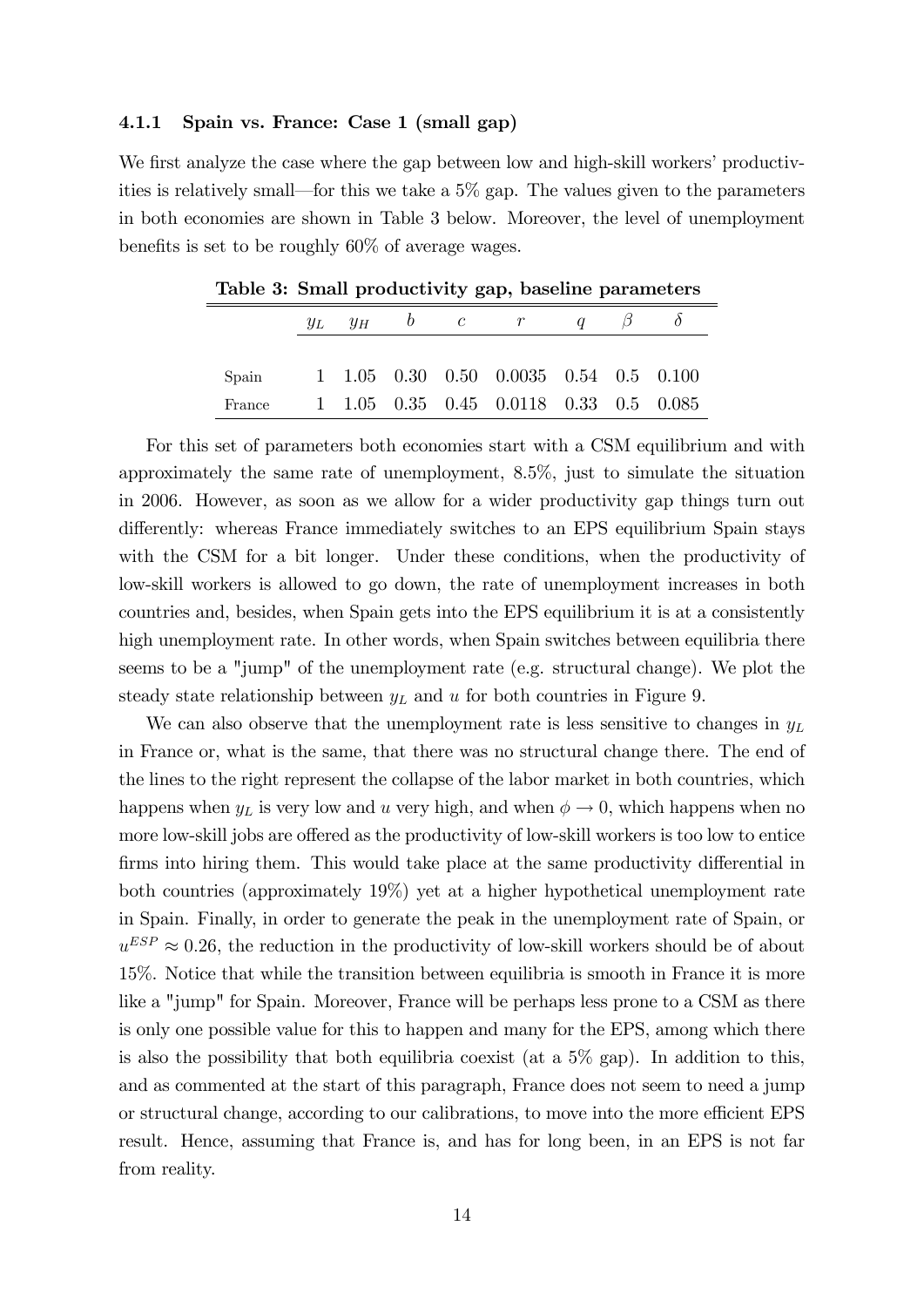



#### 4.1.2 Spain vs. France: Case 2 (big gap)

Our second case depicts the more realistic event of a wider productivity differential between low and high-skill workers. We here set  $y_H = 1.2$  and  $y_L = 1$ , a 20% productivity gap. Notice that the parameters used for this calibration shown in Table 4 below slightly differ from those above, mainly due to the fact that we want to guarantee that benefits are roughly  $60\%$  of average wages in both countries.

| Lable 4: Dig productivity gap, baseline parameters |  |  |                                                                             |  |  |
|----------------------------------------------------|--|--|-----------------------------------------------------------------------------|--|--|
|                                                    |  |  | $y_L$ $y_H$ b c r q $\beta$                                                 |  |  |
|                                                    |  |  |                                                                             |  |  |
| Spain                                              |  |  | $1\quad 1.20\quad 0.32\quad 0.50\quad 0.0035\quad 0.54\quad 0.5\quad 0.100$ |  |  |
| France                                             |  |  | 1 1.20 0.40 0.40 0.0118 0.33 0.5 0.085                                      |  |  |

Table 4: Big productivity gap, baseline parameters

For this set of parameters both France and Spain start in an EPS equilibrium the CSM equilibrium does not exist. Allowing for a 20% gap now suggests that, in order to achieve the peaks in the unemployment rates in recent years,  $u^{ESP} \approx 0.26$  and  $u^{FRA} \approx 0.10$ , the drop in productivity should be of about 13% in Spain and almost negligible in France. Figure 10 plots the new sets of equilibrium combinations between  $y_L$  and u. This is consistent with findings in Bentolila et al. (2012a) that the impact of the recession in Spain was more deeply felt. Again, the end of the lines to the right (low  $y_L$ , high u) represent the collapse of the labor market as low-skill vacancies approach zero. Notice that the Spanish labor market would collapse "earlier" and at a much higher unemployment rate due to a smaller fraction of high-skill workers.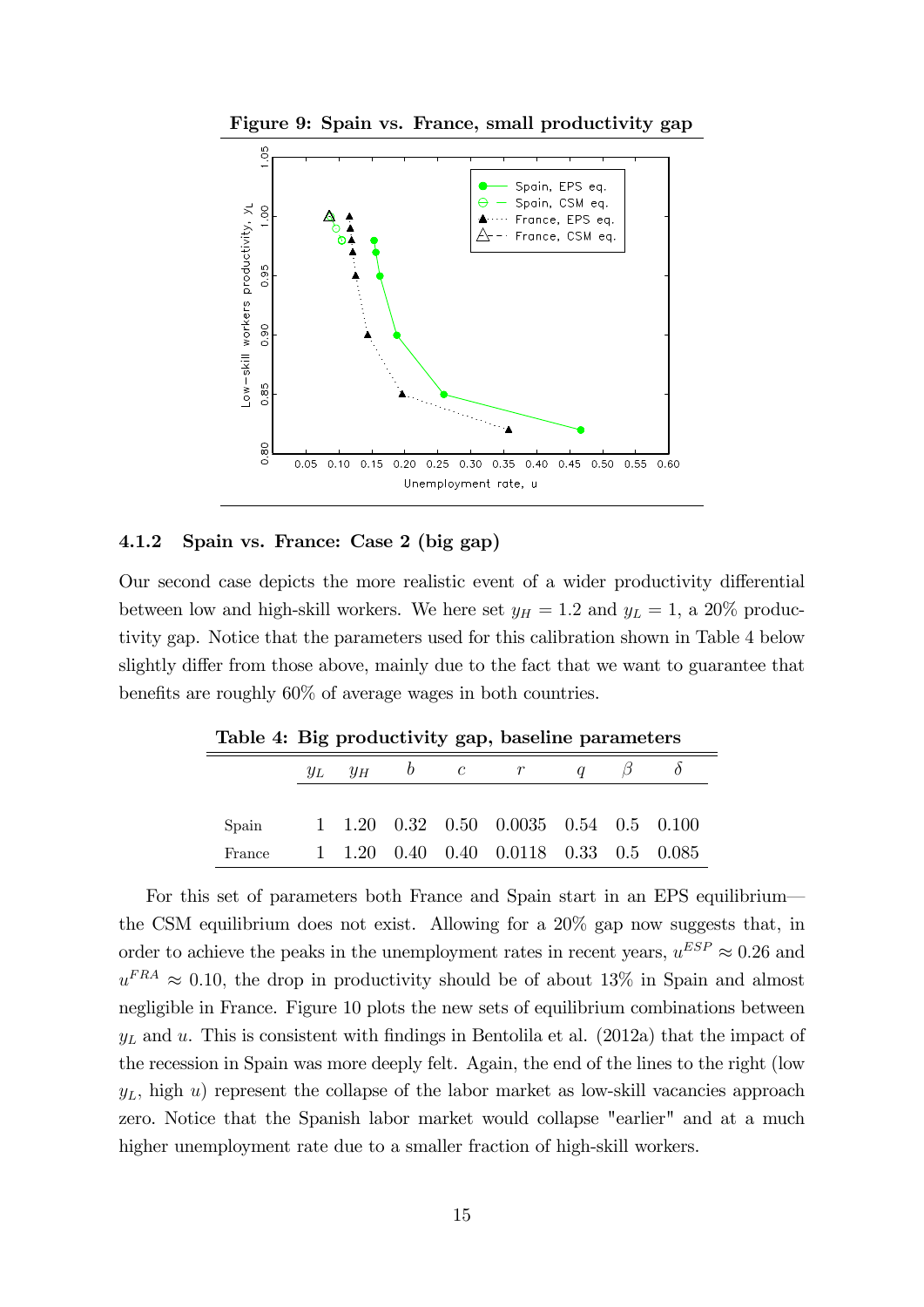Figure 10: Spain vs. France, big productivity gap



#### 4.2 Counterfactuals I: The Spanish labor market

We now proceed with our first set of counterfactuals, as we believe it will further our understanding about the performance of the Spanish labor market after the recent flexibilization reforms. Our strategy goes as follows: we first derive an estimable equation for unemployment from our model above; then we estimate the equation using the available data; and last, we use the estimated model to obtain the contribution of the flexibilization variable to the change of the unemployment rate during the recent years. This contribution is computed through a dynamic simulation of the estimated model as follows: we first fix the exogenous variable at the level of certain arbitrary year, then we solve the model, and finally we retrieve the new path of the unemployment rate. For us, the simulation's initial year roughly corresponds with the beginning of the global crisis in Europe—we take  $2007$  as this year coincides with the lowest of unemployment in our period of analysis.

It can be demonstrated that the unemployment rate is given by the following general  $expression<sup>13</sup>$ 

$$
u = f(\delta, q, c, b, r, \beta, y_L, \gamma)
$$

where unemployment is dependent on  $\delta$ , the rate at which jobs are lost, q, the share of low-skill workers, c, vacancy costs (more broadly interpreted here as ëmarket flexibility'),  $b$ , the unemployment benefit,  $r$ , the rate at which agents discount the future,  $\beta$  the bargaining power of workers,  $y_L$ , the productivity of low-skill workers,

<sup>&</sup>lt;sup>13</sup>The unemployment rate as derived from the model above is non-linear and quite burdensome for estimation purposes. The formal derivation is available on request but we will stick to the linearized version as this does not pose a serious drawback for our analysis.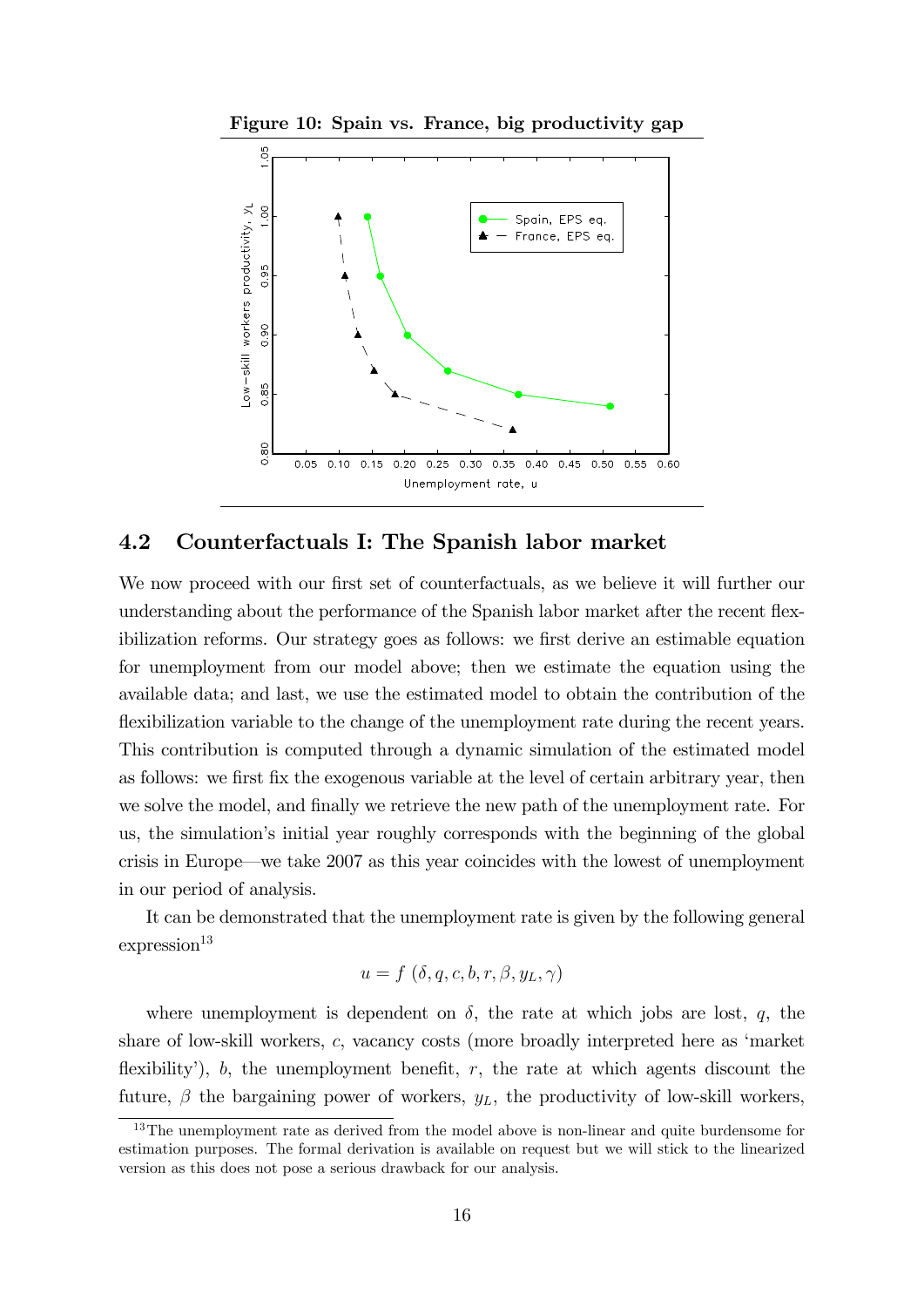and  $\gamma$ , the fraction of low-skill unemployment.

Table 5 shows the results of the estimation for a dynamic, linearized, and much abridged version of the unemployment equation above. We can see that the estimated equation does not display all the variables alluded to in the definition because of missing data. We will focus on  $c$  as this coefficient is somewhat descriptive of the labor market situation. For this we use an index on the strictness of employment protection (OECD)—notice that such coefficient is highly significant  $(5\%)$ .

Further note that the interest rate is found to be significant, possibly due to the relatively high degree of credit dependency and the overly inflated construction and housing industries, as stated before. Moreover, the productivity coefficient  $py$ —defined here as labor productivity—can be ambiguous since the relationship between u and py can be driven by other factors. Consequently, we should be careful with the interpretation of our results as these can be affected by endogeneity.<sup>14</sup> A dummy variable  $d^{07}$  for the crisis years is also entertained  $(=1 \text{ in } 2007-2013 \text{ and } =0$  otherwise). We will now take a brief look at the simulation results.

| Dependent variable: $u_t$ |  |                      |  |  |  |
|---------------------------|--|----------------------|--|--|--|
| Spain, 1991-2013:         |  |                      |  |  |  |
|                           |  | coefficient          |  |  |  |
| cnt.                      |  | $-6.76$ [0.002]      |  |  |  |
| $u_{t-1}$                 |  | $0.40$ [0.025]       |  |  |  |
| $\ln c_t$                 |  | $0.07$ [0.035]       |  |  |  |
| $\ln py_t$                |  | $0.62$ [0.003]       |  |  |  |
| $d^{07}_t$                |  | $0.02 \quad [0.034]$ |  |  |  |
| $r_{t}$                   |  | $0.53$ [0.042]       |  |  |  |
| $\overline{r}^2$          |  | 0.952                |  |  |  |
| s.e.                      |  | 0.011                |  |  |  |
| $n_{\rm c}$               |  | 23                   |  |  |  |

Table 5: Unemployment equation, OLS

Note: p-values in brackets.

Figure 11 shows how our single-equation estimation tracks the changes of the unemployment rate during 1991–2013. The gray shaded zone zooms in the recent recession years and goes from 2007, the lowest for the whole period, up to 2013. We now use the estimated model to calculate the contribution of the flexibilization variable  $c$  to the change of the unemployment rate in 2007 through 2013.

<sup>&</sup>lt;sup>14</sup> Introducing py in the unemployment equation answers the necessity of accounting for  $y_L$ , yet the former is a measure of aggregate productivity and the other the productivity of low-skill workers alone.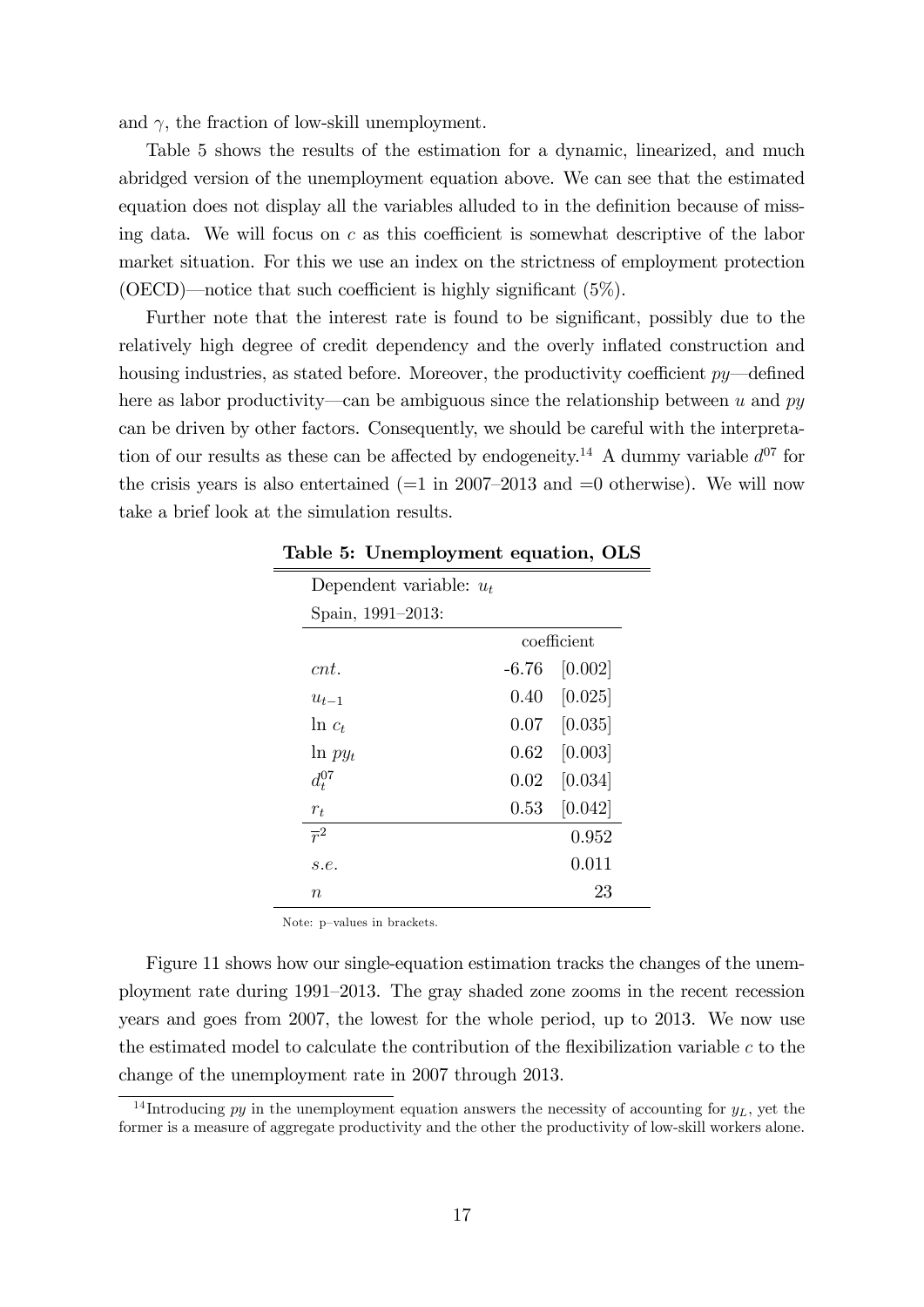

Figure 11: Unemployment rate (%)

We fix c to the simulation's starting year, 2007, and solve the model accordingly. Once we do this we are able to recover the new (simulated) path of the unemployment rate. Figure 12 is very revealing on the 'what ifs' regarding the policy measures related to c and labor market performance in general. Figure 12 (a) shows the path of the unemployment rate had the employment protection indicator remained at the level of 2007 (in red), along with the actual trajectory (in blue). As shown there, flexibilization has contributed to a reduction of the unemployment rate of approximately 1.1 p.p.. Unlike a comparative statics exercise our simulation here takes account of the dynamics occurring within the subsample 2007–2013, and therefore the final effect on  $u$  is the result of this summation of effects—even when this is only seen from 2010 onwards, when the first steps were taken in the direction of labor flexibilization. Figure 12  $(b)$ exhibits both the evolution of this variable as well as its simulated path fixed at 2007. According to our analysis here the Spanish flexibilization reform has thus fallen short of achieving a real improvement of the current conditions.



Figure 12: Labor flexibility and unemployment in Spain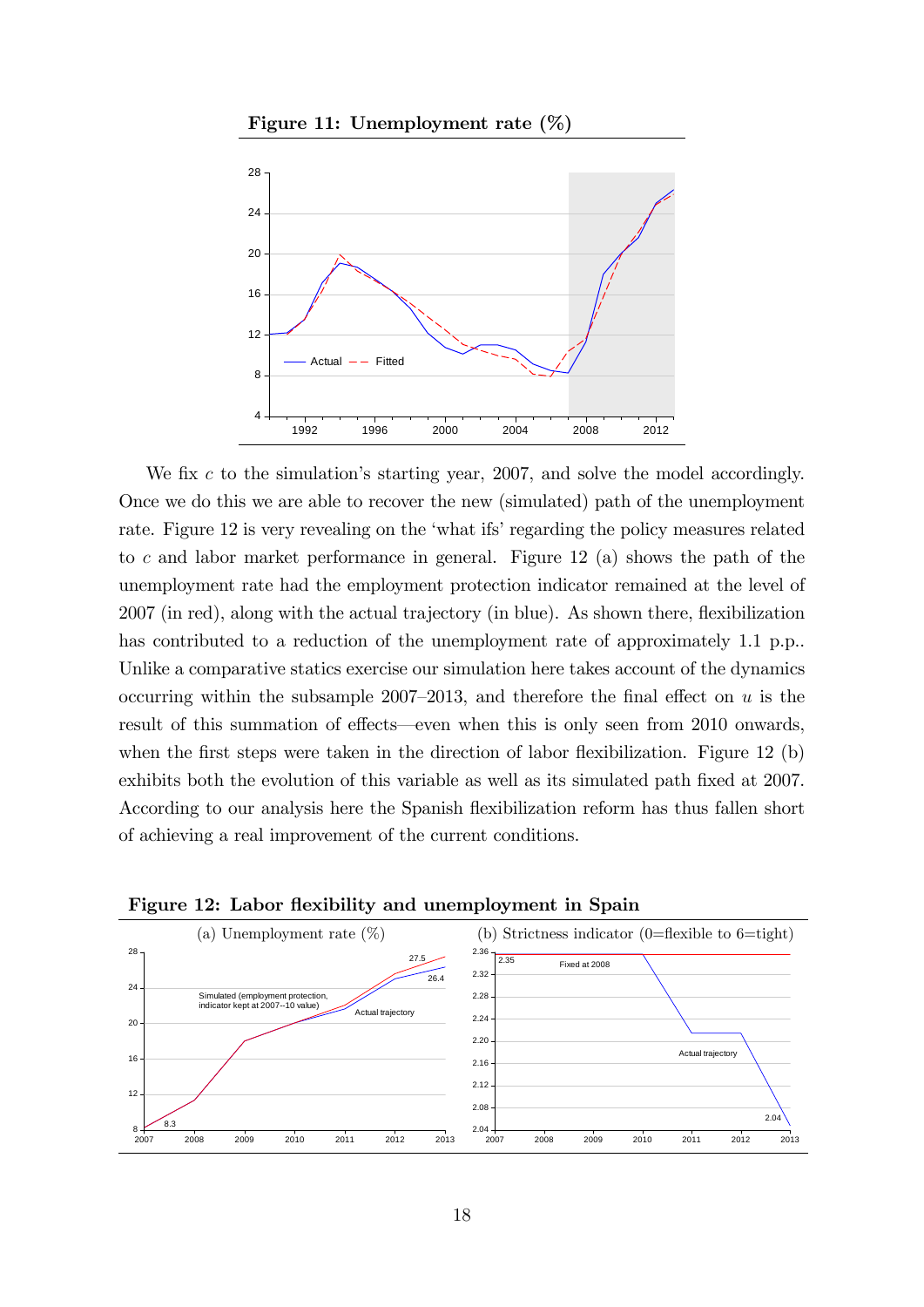#### 4.3 Counterfactuals II: The Spanish bubble

We undertake a separate yet similar counterfactual exercise in this section to throw some light on the role played by interest rates in the building-up of the Spanish bubble during the early years of the current century. As before, we follow the same methodological procedure regarding estimation and simulations, with the exception that we now have no theoretical derivation of the estimable equation. Moreover, our database at this point is rather limited and we should remain on the conservative side when reading through our simulations.

Table 6 shows two similar regressions, with the share of construction jobs on total employment being regressed upon the real interest rate and the output gap. Panel (a) on the left has the euribor-12 as a regressor whereas panel (b) on the right has the rate on government bonds. Both coefficients are highly significant and negatively signed, something which is clearly consistent with the story related earlier—that is, very low interest rates are a major driver behind the malinvestment and redirection of resources into the inflated construction industry.

In addition to the interest rate, the output gap is included as a regressor to highlight the overheating of the Spanish economy. Significant and positive coefficients in both equations are suggestive of a positive correlation between 'going beyond the means' and the housing bubble. In other words, this variable accounts for factors leading to the housing bubble and the increase of construction employment other than those brought about by very low interest rates.

|                           | rapic of Compet accion jobb bliare equation, Onb |         |  |                       |         |             |  |  |
|---------------------------|--------------------------------------------------|---------|--|-----------------------|---------|-------------|--|--|
| Dependent variable: $s_t$ |                                                  |         |  |                       |         |             |  |  |
| (a) Spain, $2002-2011$ :  |                                                  |         |  | (b) Spain, 2002-2011: |         |             |  |  |
| coefficient               |                                                  |         |  |                       |         | coefficient |  |  |
| cnt.                      | 0.11                                             | [0.000] |  | cnt.                  | 0.13    | [0.000]     |  |  |
| $r_t^{eur12}$             | $-0.76$                                          | [0.000] |  | $r_t^{gov}$           | $-0.94$ | [0.001]     |  |  |
| $ogap_t$                  | 0.71                                             | [0.000] |  | $oqap_t$              | 0.24    | [0.091]     |  |  |
| $\overline{r}^2$          |                                                  | 0.969   |  |                       |         | 0.950       |  |  |
| s.e.                      |                                                  | 0.004   |  |                       |         | 0.006       |  |  |
| $\, n$                    |                                                  | 10      |  |                       |         | 10          |  |  |

Table 6: Construction jobs share equation, OLS

Note: p-values in brackets.

Figure 13 exhibits the actual and fitted patterns of the construction employment share in those key years of the housing bubble. The drop is quite remarkable after 2007 and the fit quite good for both equations in spite of the few observations involved. In the next few paragraphs we will be using the estimated model to assess the contribution of the exogenous variables to the drop in the construction share.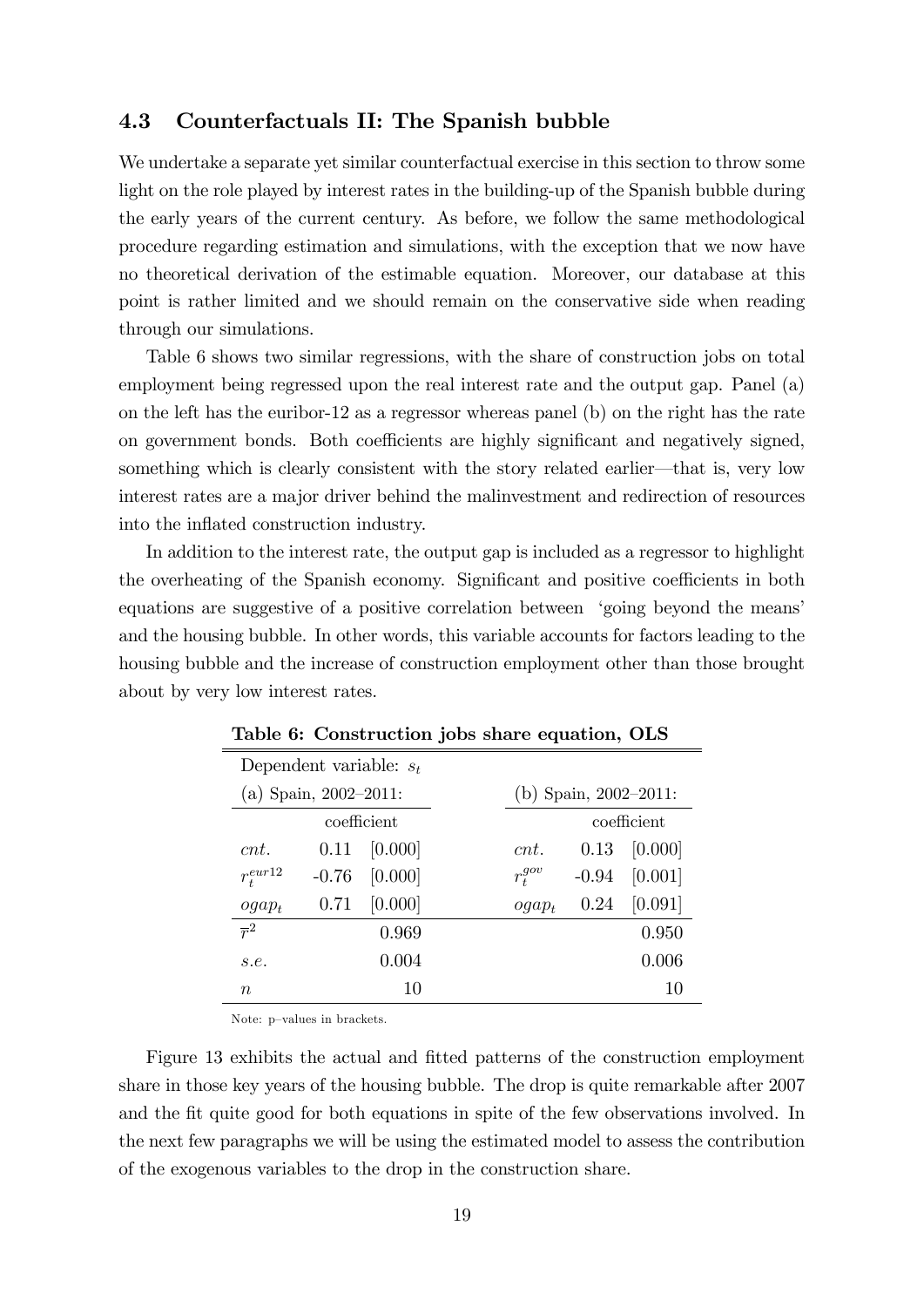

Figure 14 reveals the contributions of the real interest rates in both equations to the drop in construction employment. In both cases the contribution was far from negligible, especially for the rate on government bonds. Respectively, these contributions amount to 1.8 p.p. and 5.1 p.p. for equations in panels (a) and (b).



Figure 14: Contribution of interest rates to the construction share

Figure 15 shows the actual and simulated trajectories of the interest rates under consideration. Notice that, for practical reasons, the simulations had to be run starting in 2006—right during the time when the change in the interest rates was clearly observed, going from negative in 2006 to positive in 2007 for both rates.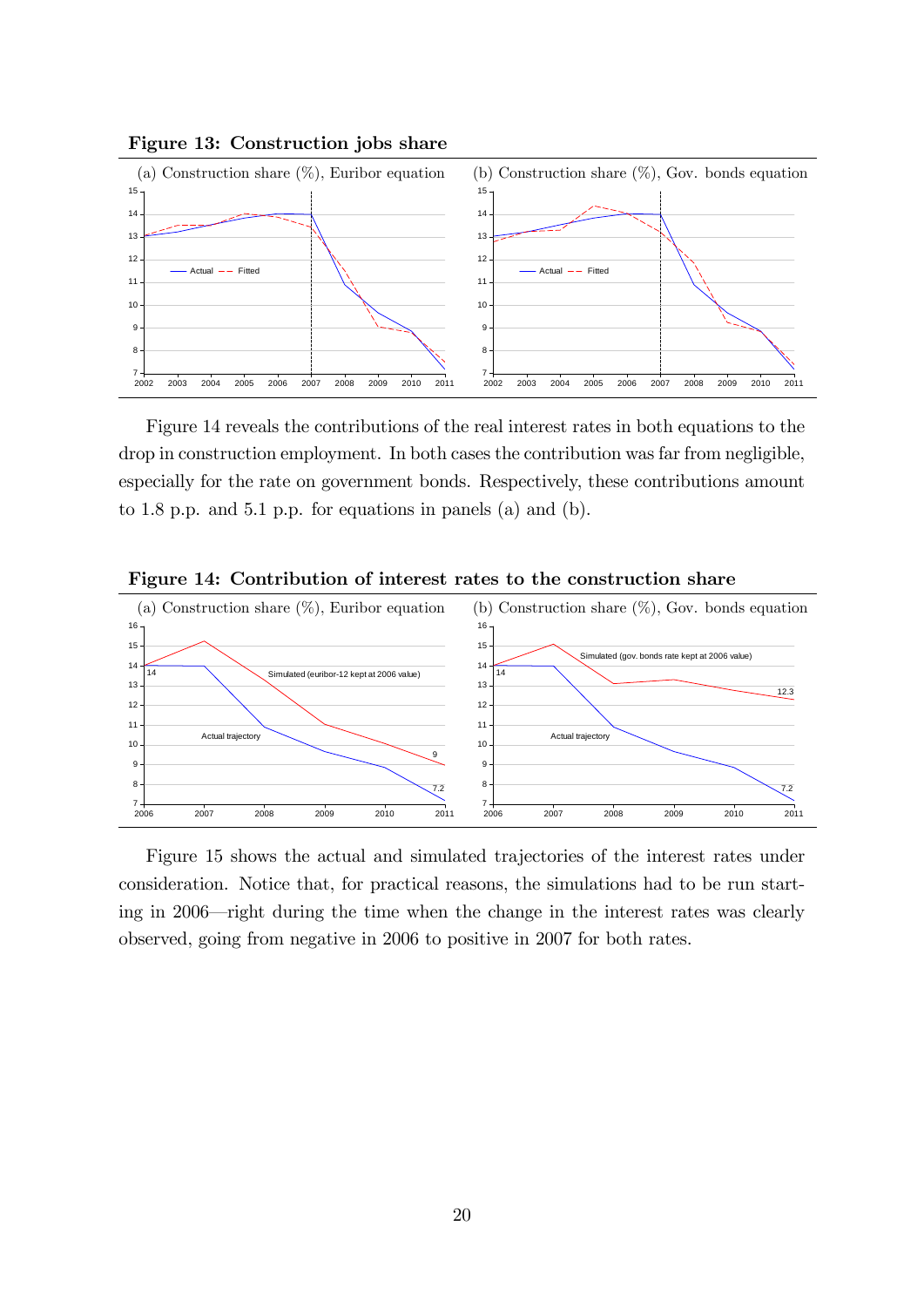

Figure 15: Interest rates, actual and simulated

The size of the contributions is switched for the next simulation, where we assess the effect of economic overheating by way of the output gap on the construction share. While the output gap for the Euribor equation in panel (a) of Figure 16 shows a contribution of 5.4 p.p. in the drop of the employment share, the contribution for the government bonds equations in (b) stands at 1.8 p.p..



Figure 16: Contribution of other factors to the construction share

Further notice that if we add both contributions in each one of the equations they roughly add to the total drop in employment—which was approximately of the order of 7 p.p. between 2006–7 and 2011, as seen in Figure 13 above. These numbers are not trivial since total employment in Spain went down by 2.2 millions during that period and the employment in the construction industry shrank by 1.5 millions from almost 3 millions—or a  $50\%$  drop. Finally, Figure 17 shows the actual and simulated trajectory of the output gap for both equations.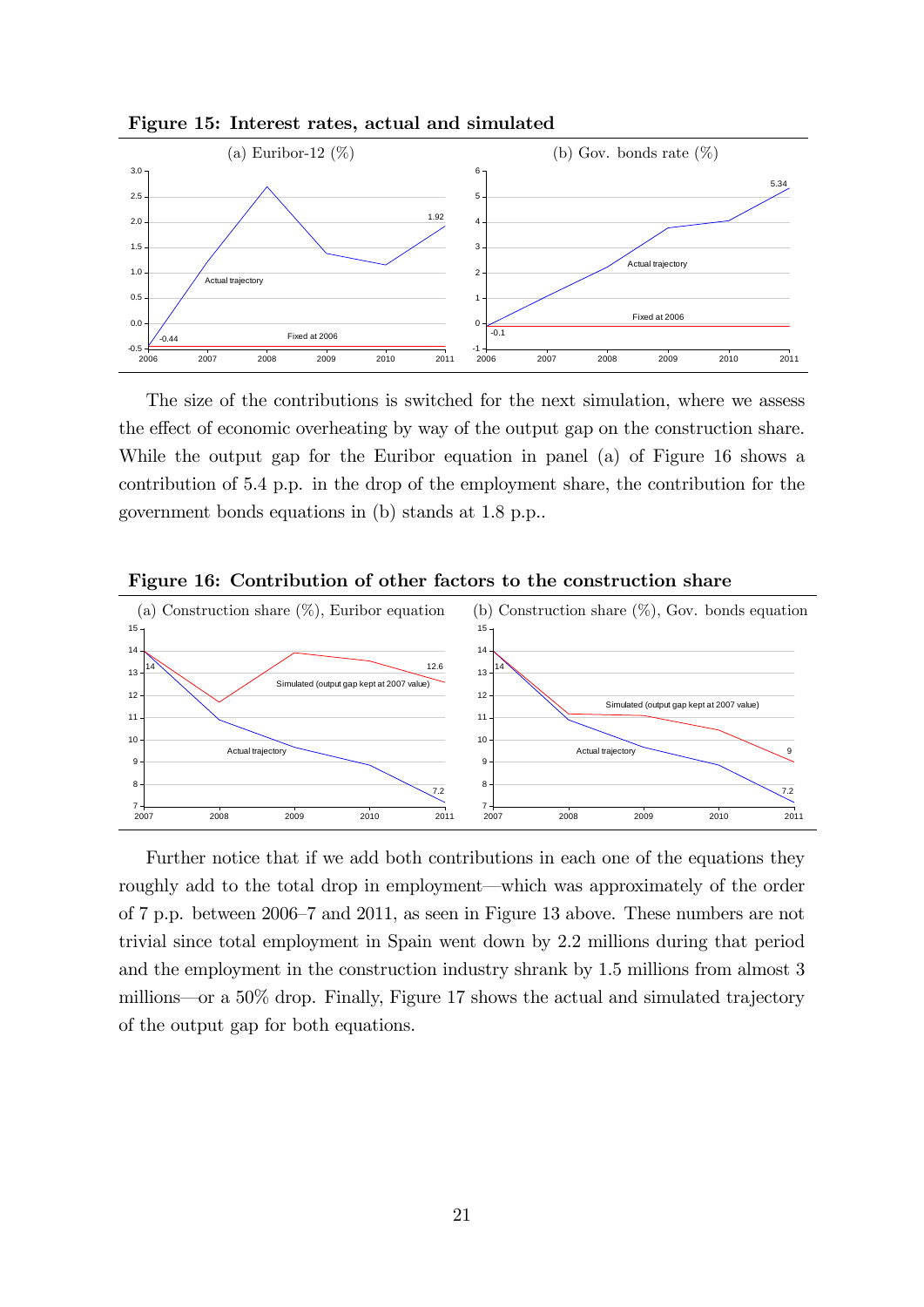

Figure 17: Output gap, actual and simulated

### 5 Final remarks

In this paper we have tried to account for the structural change that is currently underway in Spain after the burst of the housing bubble of prior years. For this we have made use of the theoretical framework in Albrecht and Vroman (2002) and have discussed, in broad terms, the different possible equilibria that might occur. We have used France as a yardstick as both countries stood virtually on the same spot at the peak of the bubble in Spain. This meant an  $8.5\%$  of unemployment in 2006 in both countries—something unheard of until then for the Spanish economy. It is worth noting that at the time of the bubble high GDP growth rates coincided with very low productivity growth rates, leading us to reinforce the sense of a strong misallocation of resources and the illusion of wealth.

Our calibrations seem to point to a significant switch, or rather a "jump", between equilibria in Spain and not in France. Allowing for a small productivity gap (case 1 above) between high and low-skill workers suggests that, while the French economy would immediately transition from a CSM to an EPS as soon as the gap becomes wider and at an stable unemployment rate, the Spanish one would remain at an CSM for longer just to jump sharply after a while to a higher unemployment plateau. In order to achieve the peak of the unemployment rate in Spain at  $u^{ESP} \approx 0.26$  the productivity of low-skill workers must decrease by about 15%. Allowing now for a big productivity gap (case 2) strengthens our claim that Spain must have necessarily undergone a notable switch or jump between equilibria as the economy starts now at an EPS and at a relatively high unemployment rate (14%). Achieving the  $u^{ESP} \approx 0.26$  target requires now a drop in low-skill productivity of around 13%. All in all, and regardless of the initial productivity gap in both countries, the Spanish economy necessitates a bigger gap than France to replicate its actual rate of unemployment—something very much in line with the idea of strong insider-outsider mechanisms and a conspicuous two-tier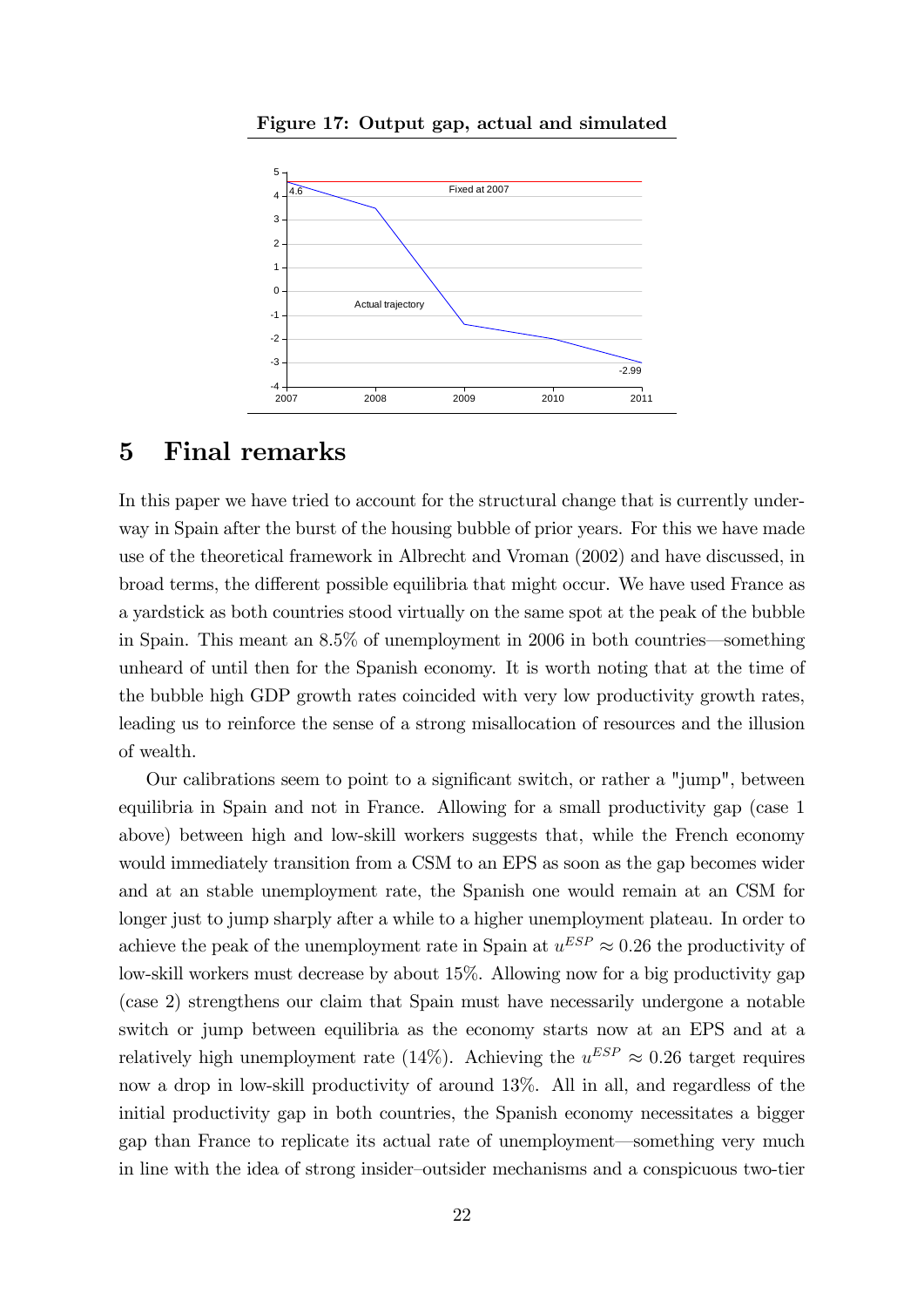labor market in Spain. Arguably, Spain has jumped from a CSM to an EPS in the post-bubble years while France has either smoothly transitioned from one to the other (case 1) or, more likely, has always been at an EPS (case 2).

To complement our previous analysis we have carried out two sets of counterfactuals exercises descriptive of the Spanish labor market and of the Spanish bubble episode. The first results are indicative of a move in the good direction by the Spanish government, which has however fallen short of achieving a major change for the better—flexibilization has brought Spanish unemployment down but there is still a long way to go. The second results stress the misdirection of resources into the construction industry that were mainly fueled by very low (even negative) real interest rates for the most part of the last decade. We get to explain the whole change in the construction jobs share by way of the real interest rate and the output gap—the latter being broadly identified with additional factors pointing in the direction of economic overheating.

# References

- [1] Albrecht, James and Vroman, Susan, 2002. A Matching Model with Endogenous Skill Requirements, *International Economic Review* 43 (1), 283–305.
- [2] Banco de España, 2014. Annual Report 2013, Madrid, ISSN: 1579 8623 (online edition).
- [3] Bentolila, Samuel, Cahuc, Pierre, Dolado, Juan J., and Le Barbanchon, Thomas, 2012a. Two-Tier Labour Markets in the Great Recession: France Versus Spain, The Economic Journal  $122$  (562), 155–187.
- [4] Bentolila, Samuel, Dolado, Juan J., and Jimeno, Juan F., 2012b. Reforming an insider-outsider labor market: The Spanish experience, IZA Journal of European Labor Studies 1:4.
- [5] Bordo, Michael D. and Landon-Lane, John, 2013. Does Expansionary Monetary Policy Cause Asset Price Booms: Some Historical and Empirical Evidence, NBER Working Paper No. 19585.
- [6] Calvo, Guillermo, 2013. Puzzling over the Anatomy of Crises: Liquidity and the Veil of Finance, Bank of Japan IMES Discussion Paper 13-E-09.
- [7] Davidson, Carl, Matusz, J. Steven, and Shevchenko, Andrei, 2008. Outsourcing Peter to pay Paul: High-skill Expectations and Low-skill Wages with Imperfect Labor Markets, Macroeconomic Dynamics 12 (4), 463–479.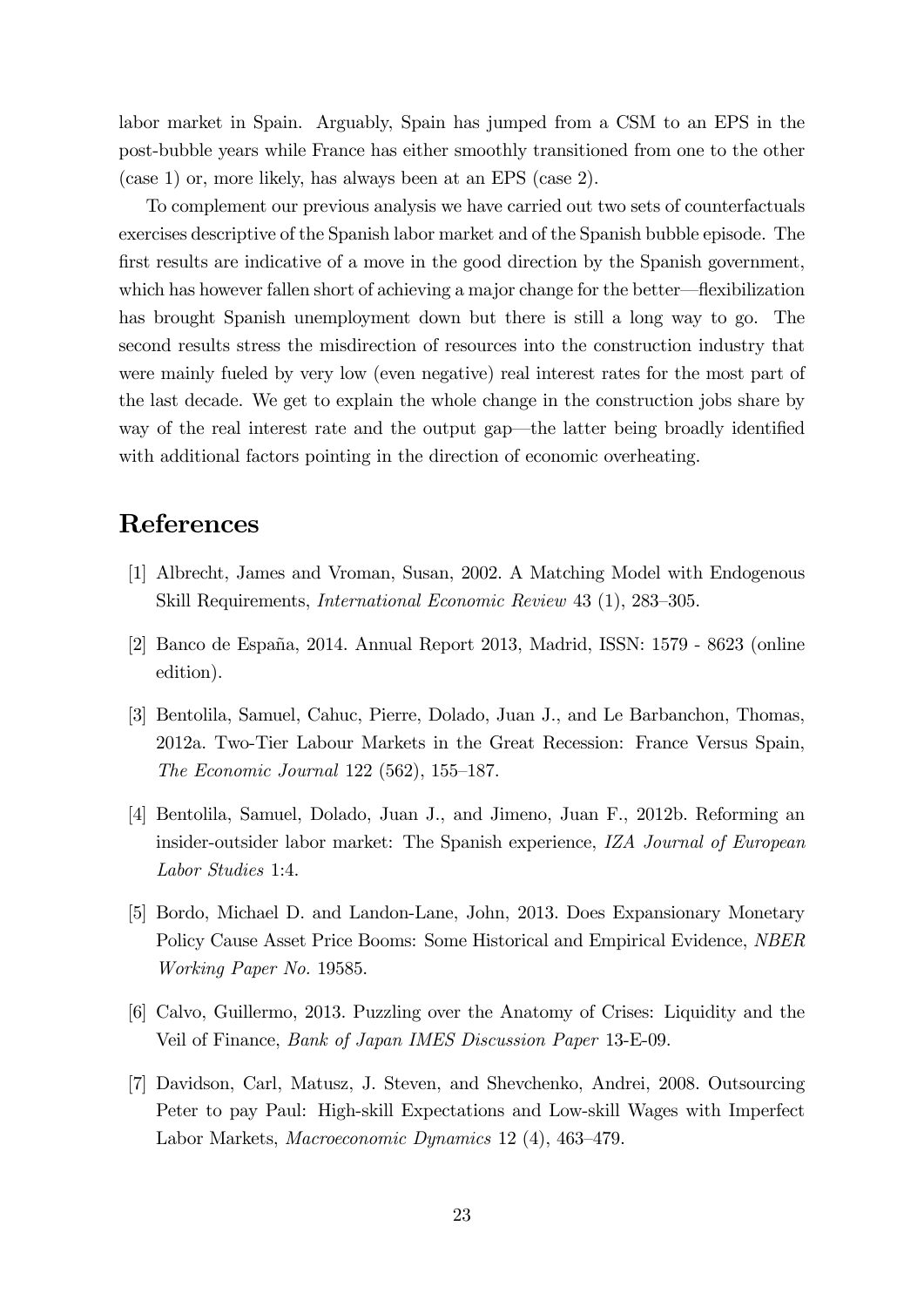- [8] Estrada, Angel, Hernando, Ignacio and López-Salido, J. David, 2000. Measuring the NAIRU in the Spanish Economy, *Banco de España Working Papers*  $\#0009$ .
- [9] Garriga, Carlos, 2010. The role of construction in the housing boom and bust in Spain. FEDEA Working Papers 2010-09.
- [10] Hayek, Friedrich A. von, 1931, reprint 2008. Prices and Production and Other Works On Money, the Business Cycle, and the Gold Standard, Auburn, AL: Ludwig von Mises Institute.
- [11] IMF (various authors), 2008. Competitiveness in the Southern Euro Area: France, Greece, Italy, Portugal, and Spain, IMF WP 08/112.
- [12] Lindbeck, Assar and Snower, Dennis, 1988. The Insider-Outsider Theory of Employment and Unemployment, MIT Press.
- [13] McKinsey&Company–Fedea (various authors), 2010. A Growth Agenda for Spain.
- [14] Mc Morrow, Kieran and Roeger, W., 2000. Time-Varying NAIRU/NAWRU Estimates for the EU's Member States, *ECFIN Economic Paper* No. 145.
- [15] Miao, Jianjun, and Wang, Pengfei, 2012. Bubbles and Total Factor Productivity, American Economic Review 102  $(3)$ , 82–87.
- [16] Mises, Ludwig von, 1912, reprint 1981. The Theory of Money and Credit, Indianapolis, IN: Liberty Fund.
- [17] OECD Economic Surveys Spain (various authors), 2005, 2014. ISSN 0376-6438.
- [18] OECD Report (various authors), 2007. Staying Competitive in the Global Economy: Moving Up the Value Chain, OECD Publishing ISBN 9264034250.
- [19] Ventura, Jaume, 2002. Bubbles and Capital Flows, NBER Working Papers 9304.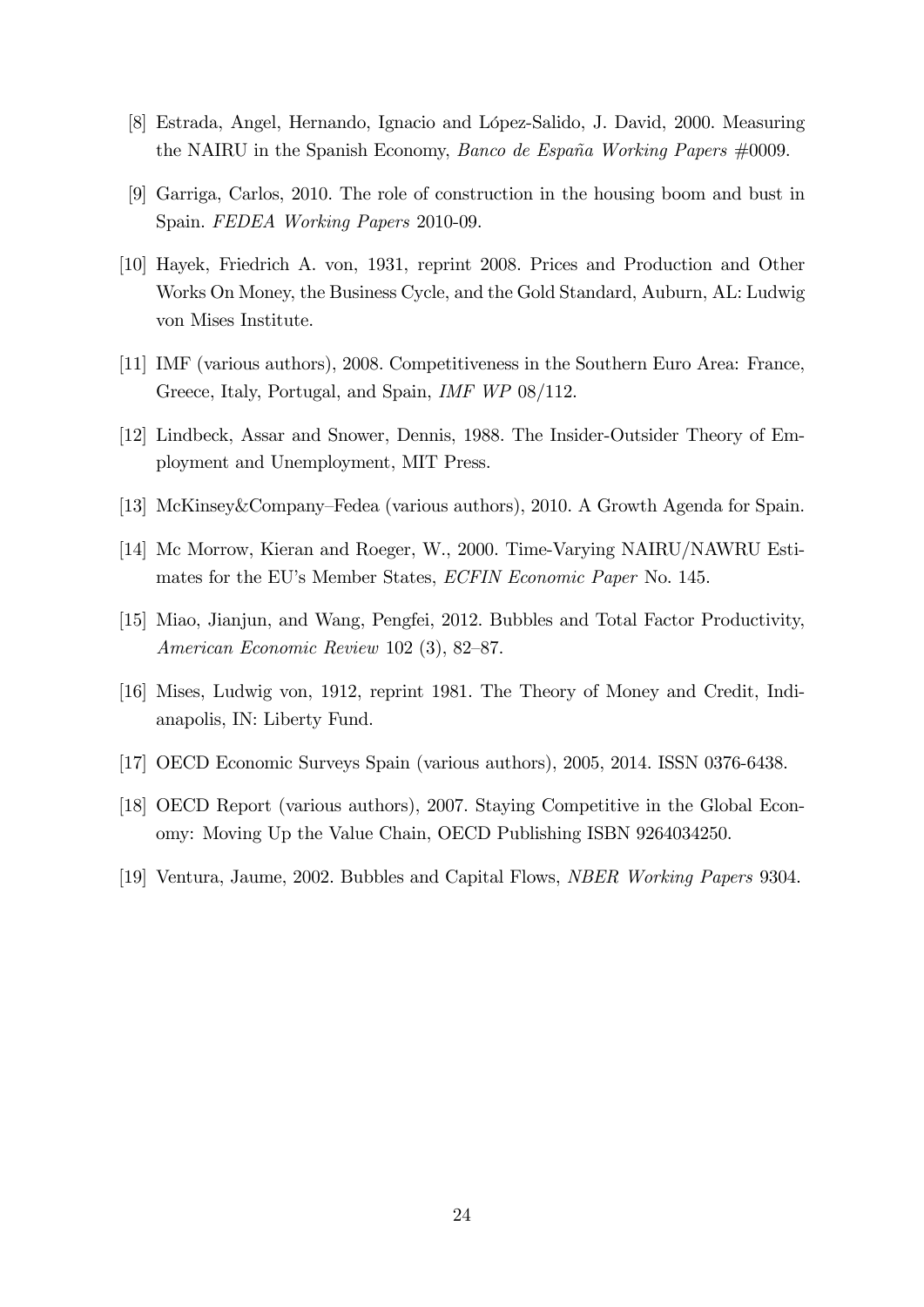# A Appendix: Data sources

Table A: Data sources

| Real GDP growth $(\%)$                       | OECD Economic Outlook 96 (2014). |
|----------------------------------------------|----------------------------------|
| Unemployment rate $(\%)$                     | OECD Economic Outlook 96 (2014). |
| Construction jobs                            | EUROSTAT and INE (2015).         |
| Mortgages                                    | INE (2015).                      |
| Real long-term interest on gov. bonds $(\%)$ | OECD Economic Outlook 96 (2014). |
| Real Euribor-12 months $(\%)$                | Bank of Spain (2015).            |
| Labor productivity, growth rate $(\%)$       | OECD Economic Outlook 96 (2014). |
| Unit labor costs, growth rate $(\%)$         | OECD Economic Outlook 96 (2014). |
| Output gap $(\%)$                            | OECD Economic Outlook 96 (2014). |
| Total and self-employment data               | OECD Economic Outlook 96 (2014). |

Note: Both real interest rates deflated by gross domestic product deflator, market prices (OECD).

# B Appendix: CMS and EPS equations

We outline all the equations that must hold in CSM and EPS equilibria.

#### Cross-skill matching equilibrium:

Bellman equations of employed workers are

$$
rW_L = w_L - \delta(W_L - U_L), \tag{3}
$$

$$
rW_{L(H)} = w_{L(H)} - \delta \left[ W_{L(H)} - U_H \right], \tag{4}
$$

$$
rW_H = w_H - \delta(W_H - U_H). \tag{5}
$$

Bellman equations that characterize the unemployed workers are

$$
rU_L = b + \phi m(\theta) (W_L - U_L), \qquad (6)
$$

$$
rU_H = b + m(\theta)[\phi W_{L(H)} + (1 - \phi)W_H - U_H].
$$
\n(7)

Bellman equations for the active firms are

$$
rJ_L = (y_L - w_L - c) - \delta (J_L - V_L), \qquad (8)
$$

$$
rJ_{L(H)} = [y_{L(H)} - w_{L(H)} - c] - \delta[J_{L(H)} - V_L], \tag{9}
$$

$$
rJ_H = (y_H - w_H - c) - \delta (J_H - V_H). \tag{10}
$$